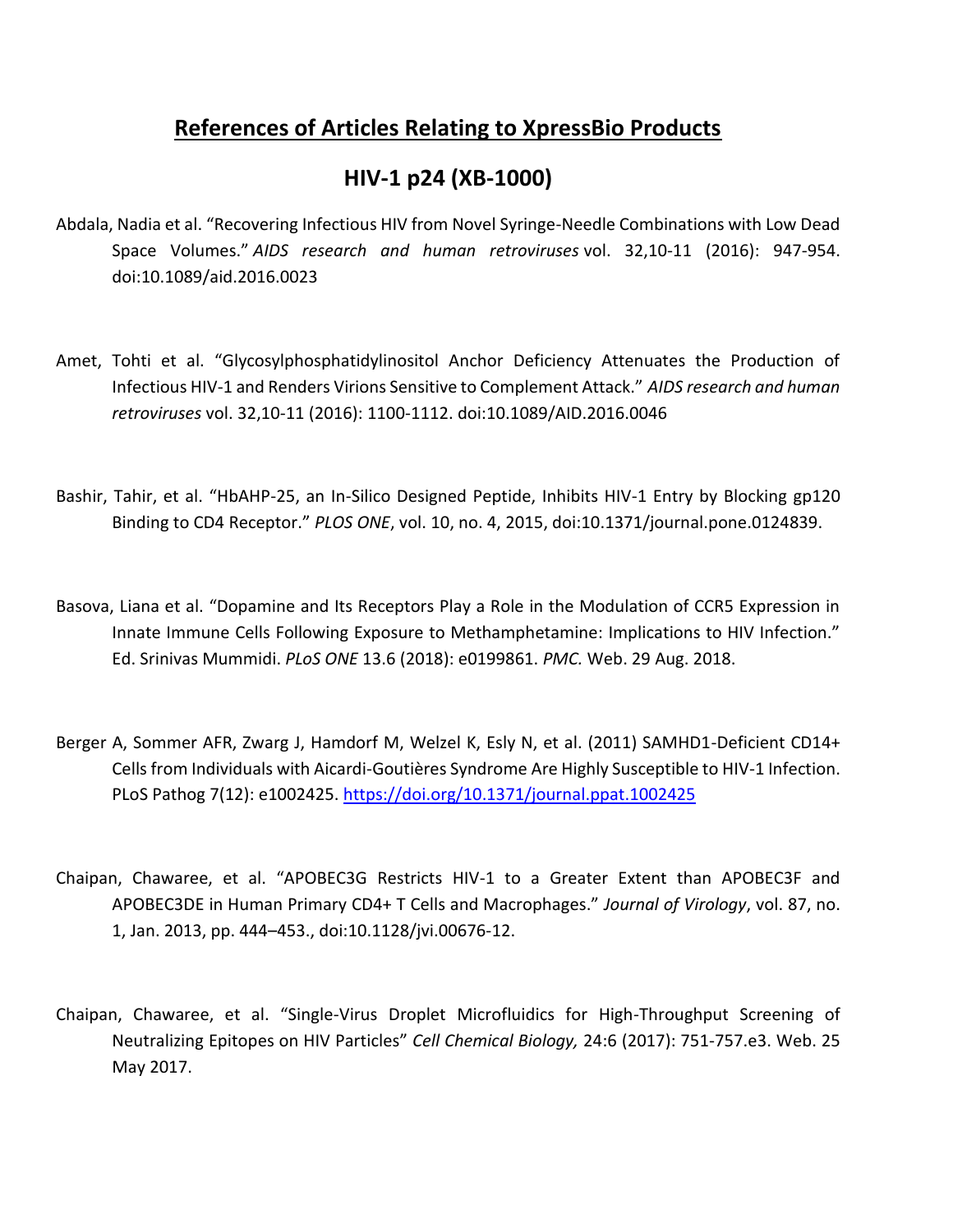- Christensen, Devin E et al. "Reconstitution and visualization of HIV-1 capsid-dependent replication and integration in vitro." *Science (New York, N.Y.)* vol. 370,6513 (2020): eabc8420. doi:10.1126/science.abc8420
- Cisneros, Irma E., et al. "Methamphetamine Activates Trace Amine Associated Receptor 1 to Regulate Astrocyte Excitatory Amino Acid Transporter-2 via Differential CREB Phosphorylation During HIV-Associated Neurocognitive Disorders." *Frontiers in Neurology*, vol. 11, 25 Nov. 2020, doi:10.3389/fneur.2020.593146.
- Cong L, Sugden SM, Leclair P, Lim CJ, Pham TNQ, Cohen EA. 2021. HIV-1 Vpu promotes phagocytosis of infected CD41 T cells by macrophages through downregulation of CD47. mBio 12:e01920-21. [https://doi.org/10 .1128/mBio.01920-21](https://doi.org/10%20.1128/mBio.01920-21)
- Dahal, S.; Cheng, R.; Cheung, P.K.; Been, T.; Malty, R.; Geng, M.; Manianis, S.; Shkreta, L.; Jahanshahi, S.; Toutant, J.; et al. The Thiazole-5-Carboxamide GPS491 Inhibits HIV-1, Adenovirus, and Coronavirus Replication by Altering RNA Processing/Accumulation. Viruses 2022, 14, 60. https://doi.org/ 10.3390/v14010060
- Day, Christopher J., et al. "Complement Receptor 3 Mediates HIV-1 Transcytosis across an Intact Cervical Epithelial Cell Barrier: New Insight into HIV Transmission in Women." *MBio*, 2022, [https://doi.org/10.1128/mbio.02177-21. Accessed 18 Jan. 2022.](https://doi.org/10.1128/mbio.02177-21.%20Accessed%2018%20Jan.%202022)
- Desimmie, Belete A. et al. "Identification of a Tripartite Interaction between the N-Terminus of HIV-1 Vif and CBFβ That Is Critical for Vif Function." *Retrovirology* 14 (2017): 19. *PMC*. Web. 29 Aug. 2018.
- Dodagatta-Marri, Eswari et al. "Protein–Protein Interaction between Surfactant Protein D and DC-SIGN *via* C-Type Lectin Domain Can Suppress HIV-1 Transfer." *Frontiers in Immunology* 8 (2017): 834. *PMC*. Web. 29 Aug. 2018.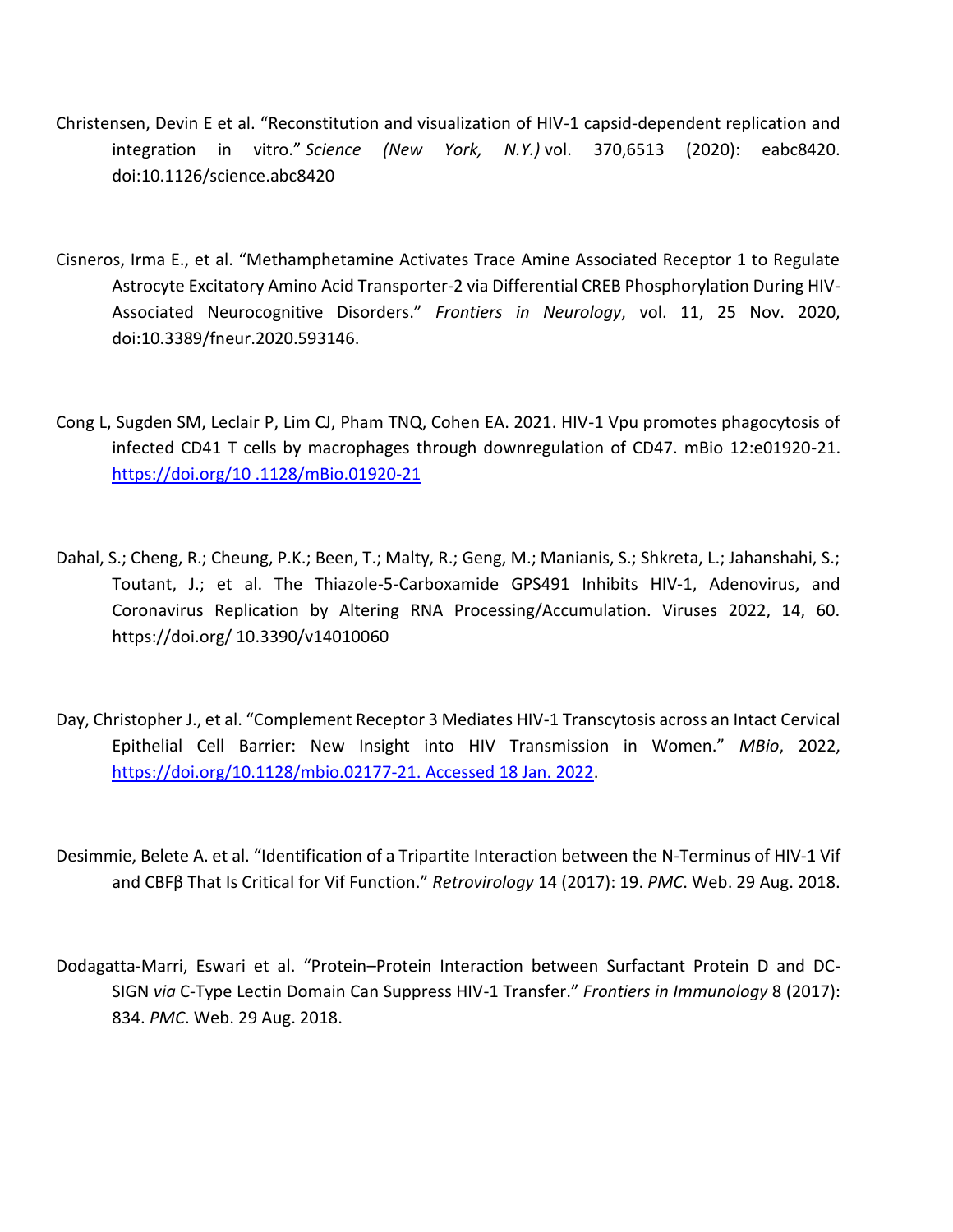- Falkenhagen, Alexander et al. "Control of HIV Infection In Vivo Using Gene Therapy with a Secreted Entry Inhibitor." *Molecular Therapy. Nucleic Acids* 9 (2017): 132–144. *PMC*. Web. 29 Aug. 2018.
- Farsam, Vida et al. "Senescent fibroblast-derived Chemerin promotes squamous cell carcinoma migration." *Oncotarget* vol. 7,50 (2016): 83554-83569. doi:10.18632/oncotarget.13446
- García-Crespo, K., et al. "Restricted HIV-1 Replication in Placental Macrophages Is Caused by Inefficient Viral Transcription." *Journal of Leukocyte Biology*, vol. 87, no. 4, 30 Dec. 2009, pp. 633–636., [https://doi.org/10.1189/jlb.0809556.](https://doi.org/10.1189/jlb.0809556)
- Garg, Ravendra et al. "Comparison of various radioactive payloads for a human monoclonal antibody to glycoprotein 41 for elimination of HIV-infected cells." *Nuclear medicine and biology* vol. 82-83 (2020): 80-88. doi:10.1016/j.nucmedbio.2020.02.009
- Holm, C., Rahbek, S., Gad, H. *et al.* Influenza A virus targets a cGAS-independent STING pathway that controls enveloped RNA viruses. *Nat Commun* **7,** 10680 (2016). <https://doi.org/10.1038/ncomms10680>
- Ji, Haiyan, et al. "Zinc-Finger Nucleases Induced by HIV-1 Tat Excise HIV-1 from the Host Genome in Infected and Latently Infected Cells" *Molecular Therapy-Nucleic Acids* 12 (2018) 67-74. *Elsevier.*  Web. 3 May 2018.
- Kang, R., Zhou, Y., Tan, S. *et al.* Mesenchymal stem cells derived from human induced pluripotent stem cells retain adequate osteogenicity and chondrogenicity but less adipogenicity. *Stem Cell Res Ther* **6,** 144 (2015).<https://doi.org/10.1186/s13287-015-0137-7>
- Li, Xiaoyu, et al. "Functional Analysis of the Two Cytidine Deaminase Domains in APOBEC3G." *Virology*, vol. 414, no. 2, 18 Mar. 2011, pp. 130–136., doi:10.1016/j.virol.2011.03.014.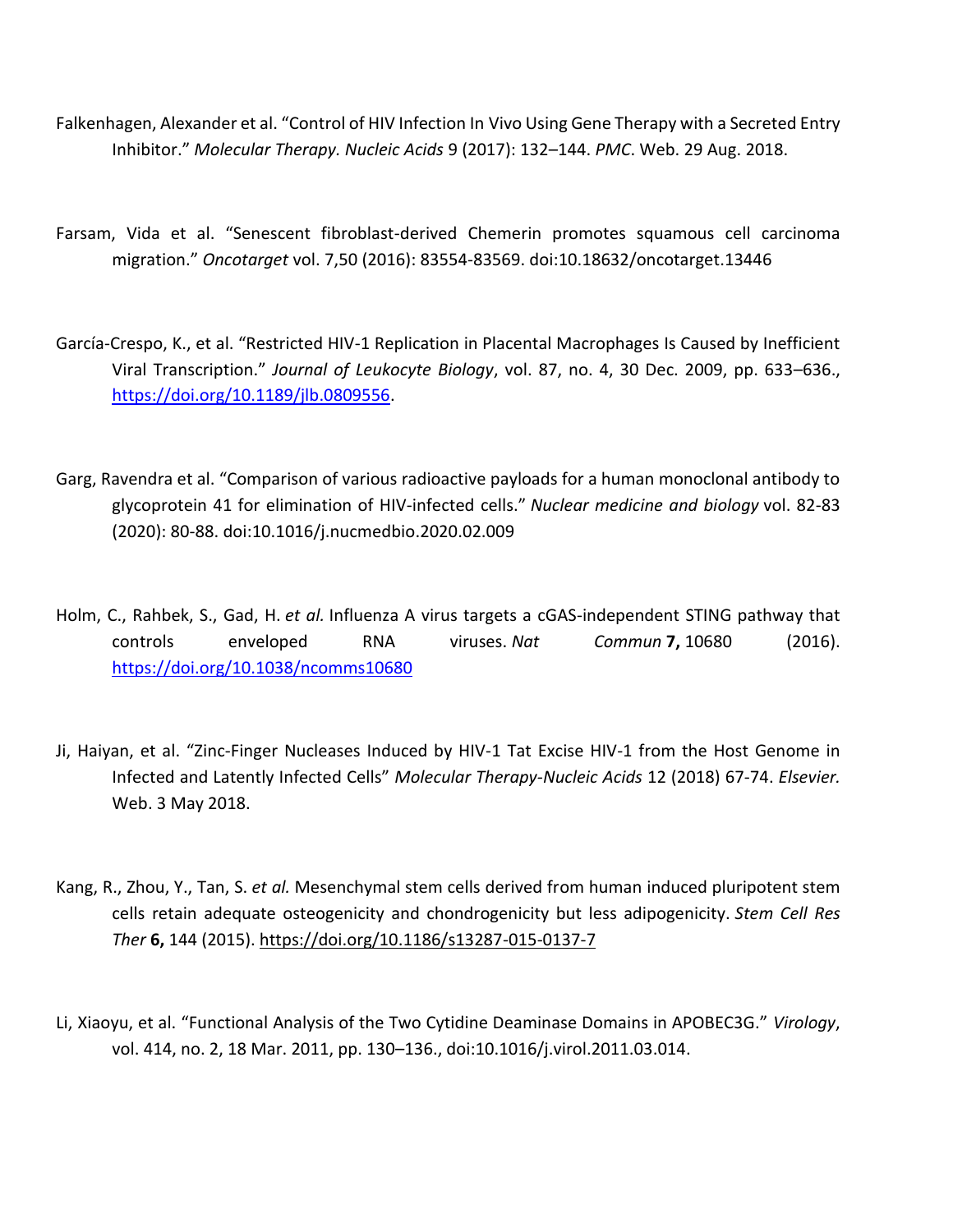- Liu, Yang, et al. "The roles of five conserved lentiviral RNA structures in HIV-1 replication" *Virology* 515 (2018): 1-8. *Elsevier.* Web. 9 Nov. 2017.
- Lodge, Robert et al. "Regulation of CD4 Receptor and HIV-1 Entry by MicroRNAs-221 and -222 during Differentiation of THP-1 Cells." *Viruses* 10.1 (2018): 13. *PMC*. Web. 29 Aug. 2018.
- Maiti, Atanu et al. "Crystal Structure of the Catalytic Domain of HIV-1 Restriction Factor APOBEC3G in Complex with ssDNA." *Nature Communications* 9 (2018): 2460. *PMC*. Web. 29 Aug. 2018.
- Mao, H., Chen, H., Fesseha, Z. *et al.* Identification of novel host-oriented targets for Human Immunodeficiency Virus type 1 using Random Homozygous Gene Perturbation. *Virol J* **6,** 154 (2009).<https://doi.org/10.1186/1743-422X-6-154>
- Munsaka, Sody M., et al. "Characteristics of Activated Monocyte Phenotype Support R5-Tropic Human Immunodeficiency Virus." *Immunology and Immunogenetics Insights*, vol. 1, 2009, [https://doi.org/10.4137/iii.s2011.](https://doi.org/10.4137/iii.s2011)
- B. Olety, P. Peters, Y. Wu, Y. Usami, H. Göttlinger, HIV-1 propagation is highly dependent on basal levels of the restriction factor BST2. Sci. Adv. 7, eabj7398 (2021).
- Pandit, Hrishikesh, et al. "Surfactant Protein D Inhibits HIV-1 Infection of Target Cells via Interference with gp120-CD4 Interaction and Modulates Pro-Inflammatory Cytokine Production." *PLoS ONE*, vol. 9, no. 7, 2014, doi:10.1371/journal.pone.0102395. Accessed 7 May 2021.
- Park, K.H., Kim, M., Bae, S.E. *et al.* Study on suitable analysis method for HIV-1 non-catalytic integrase inhibitor. *Virol J* **18,** 17 (2021).<https://doi.org/10.1186/s12985-020-01476-x>
- Park, Seong-Hyun et al. "Investigation of Functional Roles of Transcription Termination Factor-1 (TTF-I) in HIV-1 Replication." *BMB Reports* 51.7 (2018): 338–343. *PMC.* Web. 29 Aug. 2018.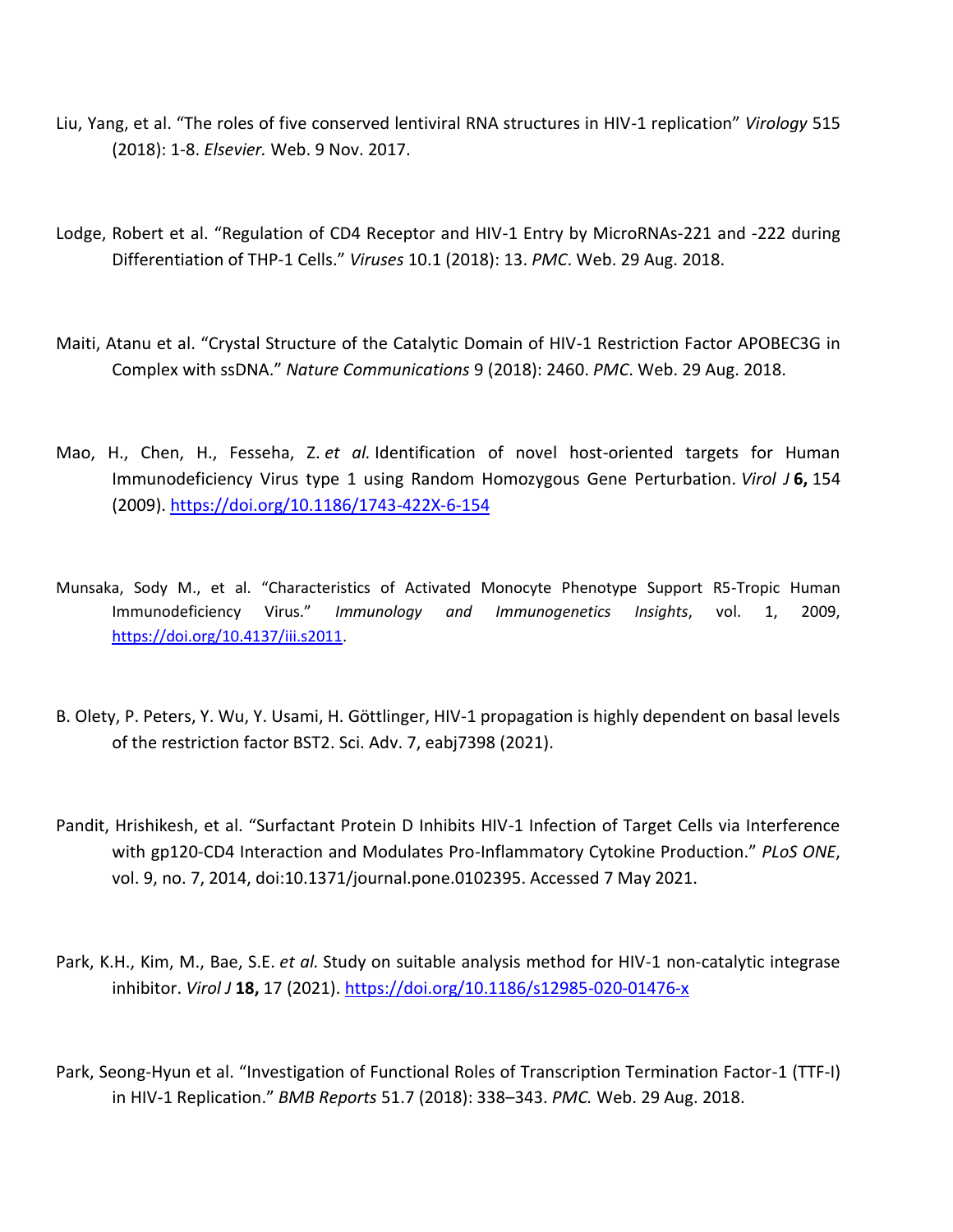- Pednekar, Lina, et al. "Complement Protein C1q Interacts with DC-SIGN via Its Globular Domain and Thus May Interfere with HIV-1 Transmission." *Frontiers in Immunology*, vol. 7, 22 Dec. 2016, doi:10.3389/fimmu.2016.00600.
- Perrone, Rosalba, et al. "The G-Quadruplex-Forming Aptamer AS1411 Potently Inhibits HIV-1 Attachment to the Host Cell." *International Journal of Antimicrobial Agents*, vol. 47, no. 4, Apr. 2016, pp. 311–316., doi:10.1016/j.ijantimicag.2016.01.016.
- Richard, Khumoekae et al. "Identification of Novel HIV-1 Latency-Reversing Agents from a Library of Marine Natural Products." *Viruses* 10.7 (2018): 348. *PMC*. Web. 29 Aug. 2018.
- Rosario-Rodríguez, Lester J et al. "Dimethyl Fumarate Prevents HIV-Induced Lysosomal Dysfunction and Cathepsin B Release from Macrophages." *Journal of neuroimmune pharmacology : the official journal of the Society on NeuroImmune Pharmacology* vol. 13,3 (2018): 345-354. doi:10.1007/s11481-018-9794-5
- Rouf Banday, A., Onabajo, O.O., Lin, S.HY. *et al.* Targeting natural splicing plasticity of APOBEC3B restricts its expression and mutagenic activity. *Commun Biol* **4,** 386 (2021). <https://doi.org/10.1038/s42003-021-01844-5>
- Roy, Chandra N., et al. "CG Dinucleotide Removal in Bioluminescent and Fluorescent Reporters Improves HIV-1 Replication and Reporter Gene Expression for Dual Imaging in Humanized Mice." *Journal of Virology*, 7 July 2021, doi:10.1128/jvi.00449-21.
- Saulle, Irma,; Ibba, Salomè Valentina,; Vittori, Cecilia; Fenizia, Claudio; Mercurio, Vincenzo; Vichi, Francesca; Caputo, Sergio Lo; Trabattoni, Daria; Clerici, Mario; Biasin, Mara Sterol metabolism modulates susceptibility to HIV-1 Infection, AIDS: September 1, 2020 - Volume 34 - Issue 11 - p 1593-1602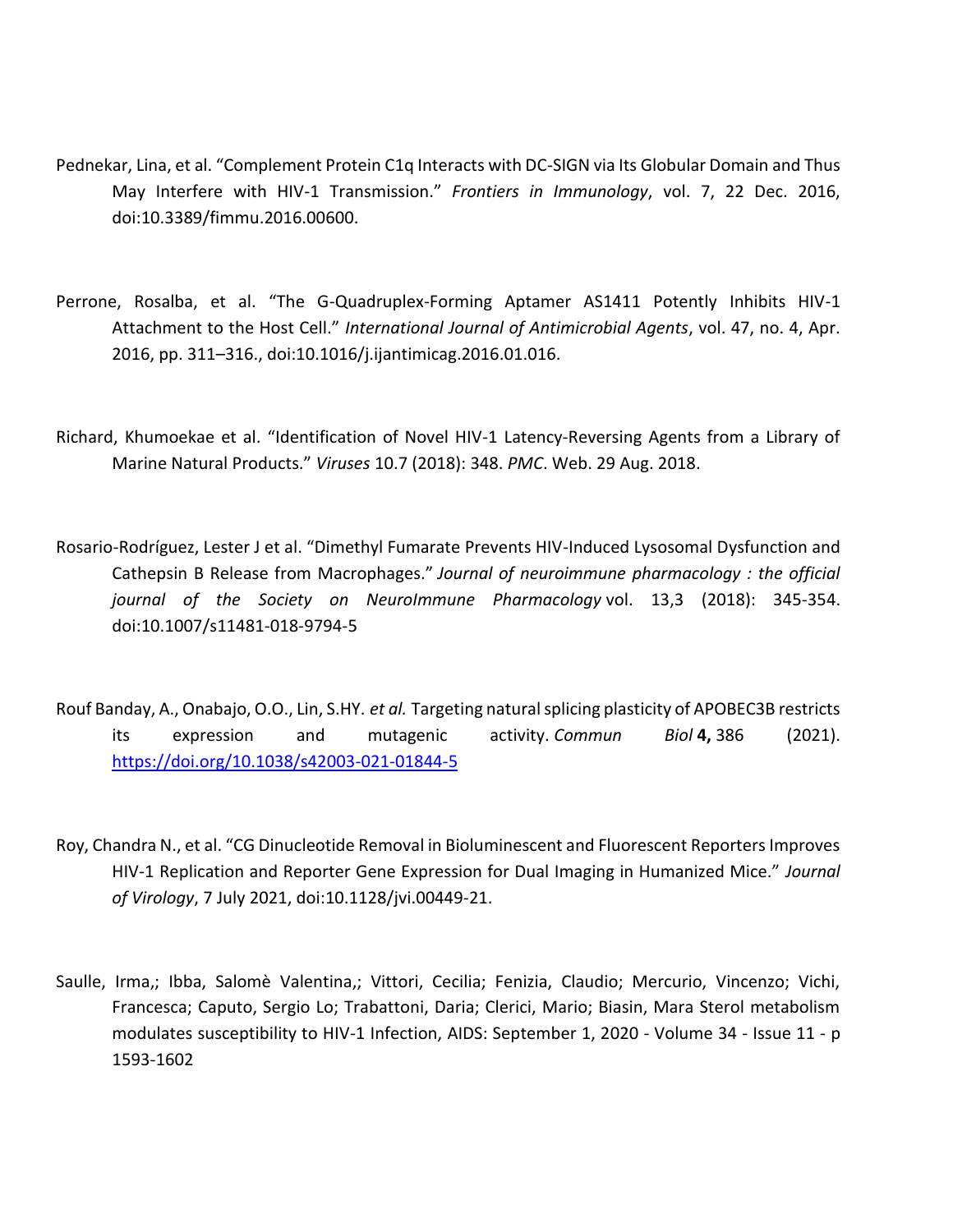- Singh, Gatikrushna, et al. "HIV-1 Hypermethylated Guanosine Cap Licenses Specialized Translation Unaffected by Mtor." *Proceedings of the National Academy of Sciences*, vol. 119, no. 1, 2021, [https://doi.org/10.1073/pnas.2105153118. Accessed 4 Jan. 2022.](https://doi.org/10.1073/pnas.2105153118.%20Accessed%204%20Jan.%202022)
- Skipper, Kristian Alsbjerg et al. "Time-Restricted PiggyBac DNA Transposition by Transposase Protein Delivery Using Lentivirus-Derived Nanoparticles." *Molecular Therapy. Nucleic Acids* 11 (2018): 253–262. *PMC*. Web. 29 Aug. 2018.
- Spillings, B. L., Day, C. J., Garcia-Minambres, A., Aggarwal, A., Condon, N. D., Haselhorst, T., Purcell, D. F. J., Turville, S. G., Stow, J. L., Jennings, M. P., & Mak, J. (2022). Host glycocalyx captures HIV proximal to the cell surface via oligomannose-glcnac glycan-glycan interactions to support viral entry. *Cell Reports*, *38*(5), 110296.<https://doi.org/10.1016/j.celrep.2022.110296>
- Sugden, Scott M., Tram N. Q. Pham, and Éric A. Cohen. "HIV-1 Vpu Downmodulates ICAM-1 Expression, Resulting in Decreased Killing of Infected CD4<sup>+</sup> T Cells by NK Cells." Ed. Wesley I. Sundquist. *Journal of Virology* 91.8 (2017): e02442–16. *PMC*. Web. 29 Aug. 2018.
- Terry, Sandra N., et al. "Expression of HERV-K108 Envelope Interferes with HIV-1 Production." *Virology*, vol. 509, Sept. 2017, pp. 52–59., doi:10.1016/j.virol.2017.06.004.
- Terzieva, Velislava I., et al. "IFN-γ Attenuates Spontaneous Lymphocyte Proliferation by Fuelling Regulatory T Cells in HIV-1-Infected Patients." *Viral Immunology*, vol. 30, no. 3, 1 Apr. 2017, pp. 157–166., doi:10.1089/vim.2016.0075.
- Upadhyay, Chitra, et al. "Alterations of HIV-1 envelope phenotype and antibody-mediated neutralization by signal peptide mutations" *PLOS Pathogens* 14:1 (2018) e1006812. *PubMed Central,* doi: 10.1371/journal.ppat.1006812.
- Vernekar, Vandana et al. "Evaluation of cystatin C activities against HIV." *The Indian journal of medical research* vol. 141,4 (2015): 423-30. doi:10.4103/0971-5916.159282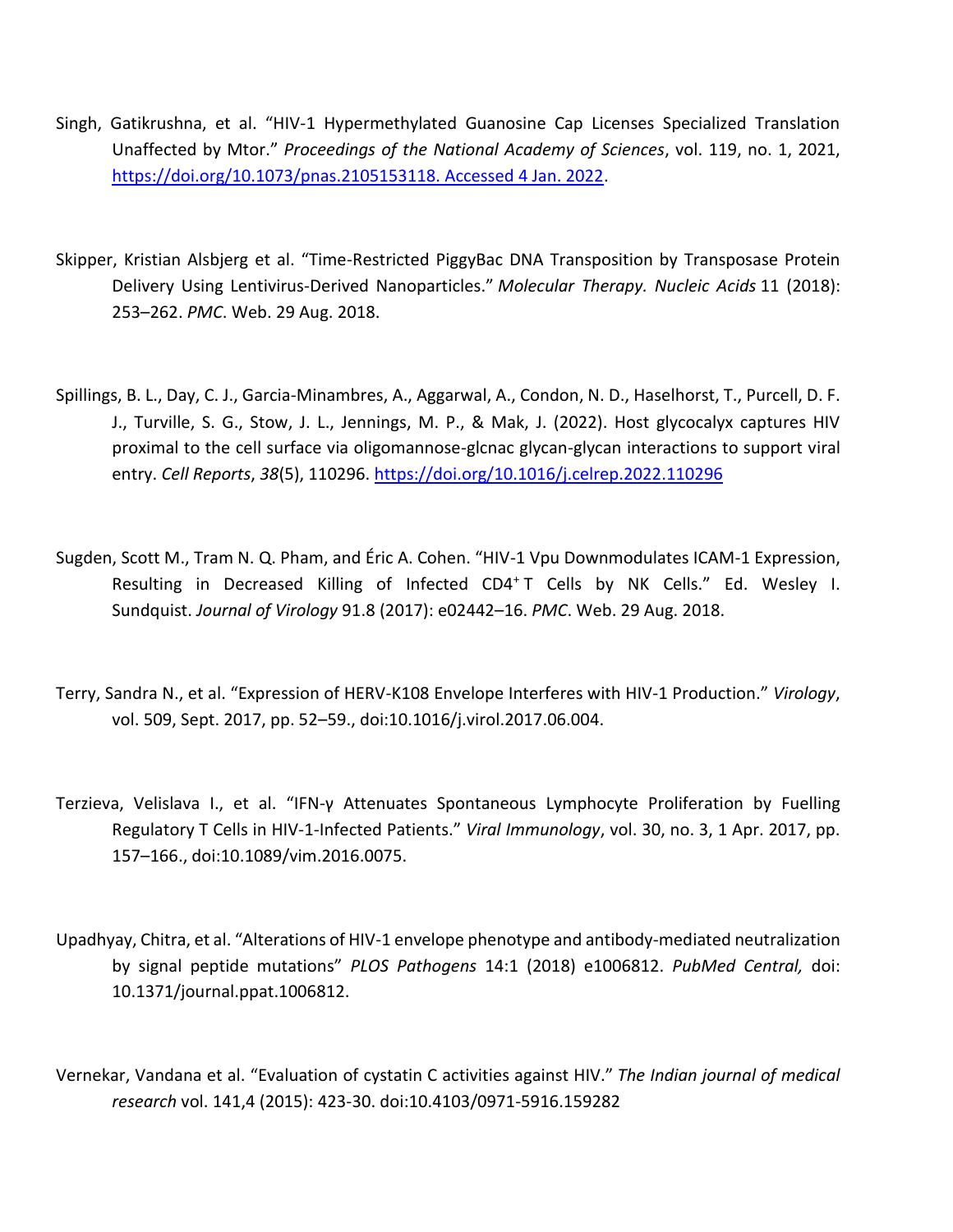- Vogiatzis, S.; Celestino, M.; Trevisan, M.; Magro, G.; Del Vecchio, C.; Erdengiz, D.; Palù, G.; Parolin, C.; Maguire-Zeiss, K.; Calistri, A. Lentiviral Vectors Expressing Chimeric NEDD4 Ubiquitin Ligases: An Innovative Approach for Interfering with Alpha-Synuclein Accumulation. Cells 2021, 10, 3256. https://doi.org/10.3390/ cells10113256
- Wang, Tong, et al. "Establishment and evaluation of a general dissociation technique for antibodies in circulating immune complexes" *Clinical and Experimental Medicine* (2018): 1-11. *PubMed Central*, doi: 10.1007/s10238-018-0523-4.
- Wei, Wei, et al. "Accumulation of MxB/Mx2-Resistant HIV-1 Capsid Variants During Expansion of the HIV-1 Epidemic in Human Populations." *EBioMedicine*, vol. 8, June 2016, pp. 230–236., doi:10.1016/j.ebiom.2016.04.020.
- Wholey, Wei-Yun, et al. "Site-Specific and Stable Conjugation of the SARS-COV-2 Receptor-Binding Domain to Liposomes in the Absence of Any Other Adjuvants Elicits Potent Neutralizing Antibodies in BALB/C Mice." *Bioconjugate Chemistry*, 14 Nov. 2021, [https://doi.org/10.1021/acs.bioconjchem.1c00463. Accessed 19 Nov. 2021.](https://doi.org/10.1021/acs.bioconjchem.1c00463.%20Accessed%2019%20Nov.%202021)
- Young, George R. et al. "HIV-1 Infection of Primary CD4+ T Cells Regulates the Expression of Specific Human Endogenous Retrovirus HERV-K (HML-2) Elements." Ed. Frank Kirchhoff. *Journal of Virology* 92.1 (2018): e01507–17. *PMC.* Web. 29 Aug. 2018.
- Zhang, Y., Ozono, S., Yao, W. *et al.* CRISPR-mediated activation of endogenous BST-2/tetherin expression inhibits wild-type HIV-1 production. *Sci Rep* **9,** 3134 (2019)[. https://doi.org/10.1038/s41598-019-](https://doi.org/10.1038/s41598-019-40003-z) [40003-z](https://doi.org/10.1038/s41598-019-40003-z)
- Ziegler, Samantha J. et al. "Insights into DNA Substrate Selection by APOBEC3G from Structural, Biochemical, and Functional Studies." Ed. Kefei Yu. *PLoS ONE* 13.3 (2018): e0195048. *PMC*. Web. 29 Aug. 2018.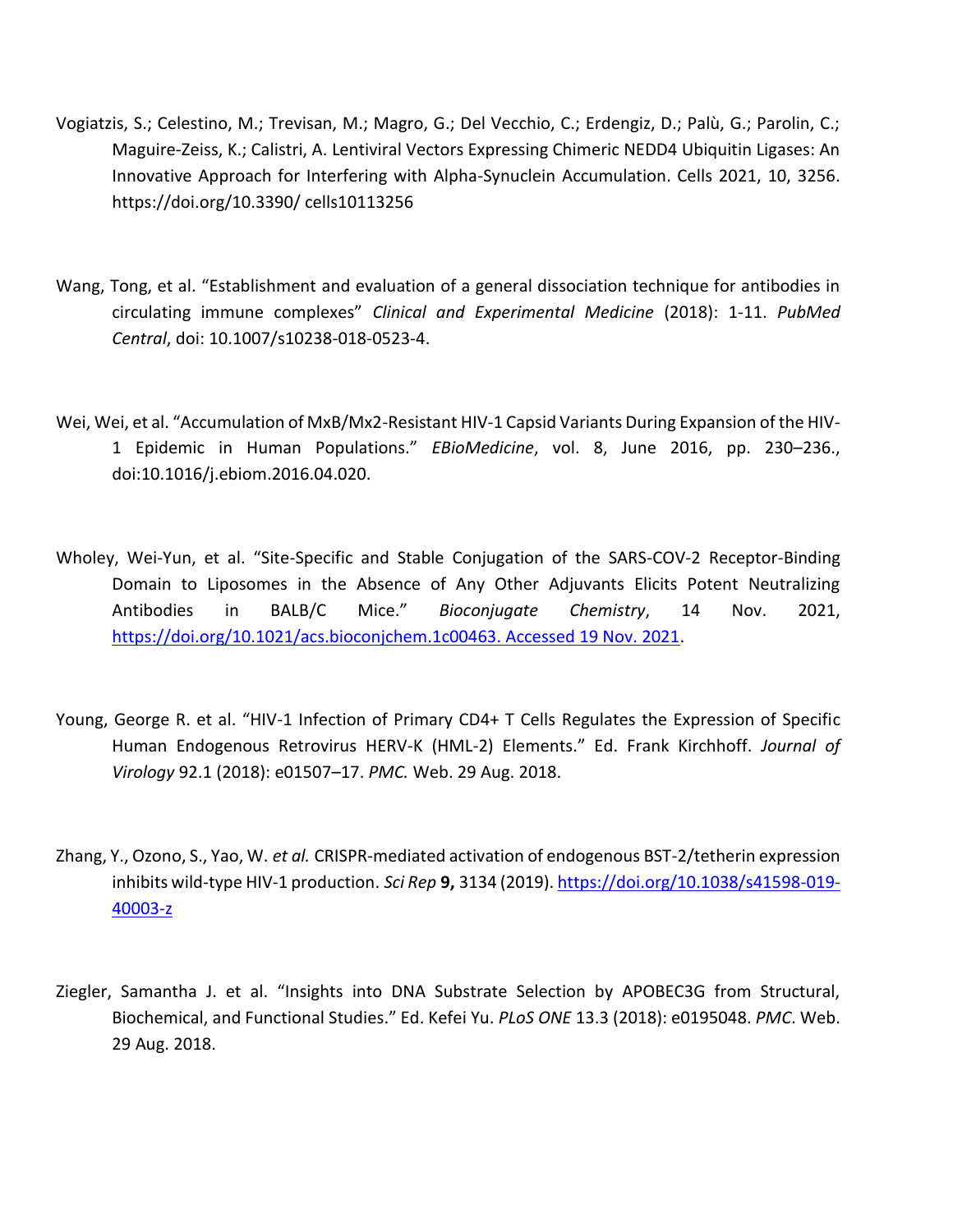## **HIV-1 Integrase Kit (EZ-1700)**

- Chen, Huan, et al. "Anti-HIV Activities and Mechanism of 12-O-Tricosanoylphorbol-20-acetate, a Novel Phorbol Ester from *Ostodes katharinae*" *Molecules* 22:9 (2017):1498.
- Kim, Byung Soo et al. "Identification of a novel type of small molecule inhibitor against HIV-1." *BMB reports* vol. 48,2 (2015): 121-6. doi:10.5483/bmbrep.2015.48.2.239
- Nutan et al. "Ellagic acid & gallic acid from Lagerstroemia speciosa L. inhibit HIV-1 infection through inhibition of HIV-1 protease & reverse transcriptase activity." *The Indian journal of medical research* vol. 137,3 (2013): 540-8.
- Park, K.H., Kim, M., Bae, S.E. *et al.* Study on suitable analysis method for HIV-1 non-catalytic integrase inhibitor. *Virol J* **18,** 17 (2021).<https://doi.org/10.1186/s12985-020-01476-x>
- Rotich, W.; Mas-Claret, E.; Sadgrove, N.; Guantai, A.; Padilla-González, G.F.; Langat, M.K. HIV-1 Integrase Inhibitory Effects of Major Compounds Present in CareVid™: An Anti-HIV Multi-Herbal Remedy. Life 2022, 12, 417. https://doi.org/10.3390/ life12030417
- Samarasimhareddy, Mamidi et al. "A Rapid and Efficient Building Block Approach for Click Cyclization of Peptoids." *Frontiers in chemistry* vol. 8 405. 19 May. 2020, doi:10.3389/fchem.2020.00405
- Shin, Y., Park, C.M., Kim, H.G. *et al.* Identification of Aristolactam Derivatives That Act as Inhibitors of Human Immunodeficiency Virus Type 1 Infection and Replication by Targeting Tat-Mediated Viral Transcription. *Virol. Sin.* (2020).<https://doi.org/10.1007/s12250-020-00274-7>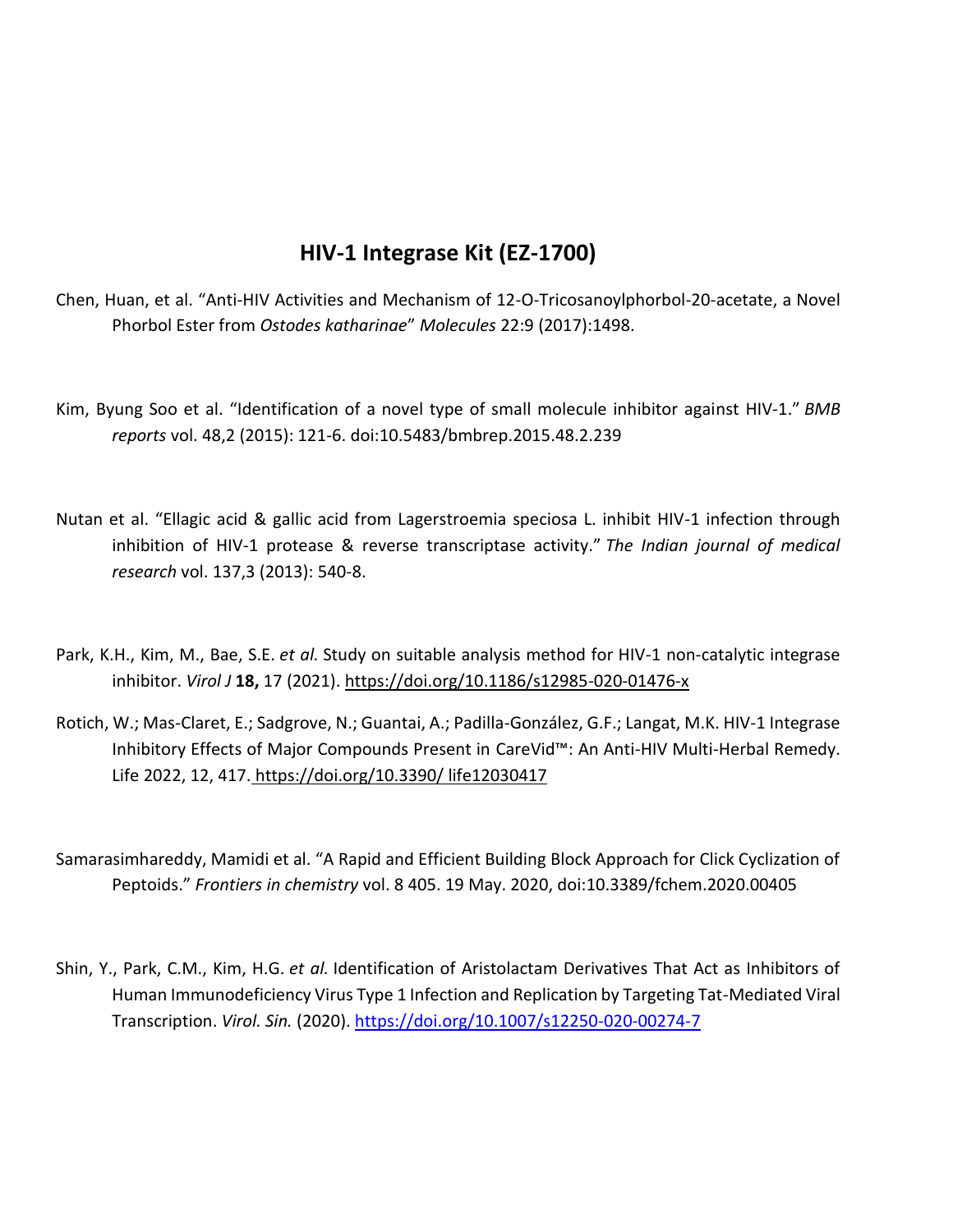Wadhwa, Pankaj, et al. "Design, Synthesis and In Vitro Evaluation of 4-Oxo-6-Substituted Phenyl- 2- Thioxo1,2,3,4-Tetrahydropyrimidine-5-Carbonitrile Derivatives as HIV Integrase Strand Transfer Inhibitors." *Letters in Drug Design & Discovery*, vol. 18, no. 4, 2021, pp. 387–395., doi:10.2174/1570180817999201022193325.

#### **HIV-1 Integrase Antibody (AB-INT100)**

Takahata, Tatsuro et al. "Critical Contribution of Tyr15 in the HIV-1 Integrase (IN) in Facilitating IN Assembly and Nonenzymatic Function through the IN Precursor Form with Reverse Transcriptase." Ed. Karen L. Beemon. *Journal of Virology* 91.1 (2017): e02003–16. *PMC*. Web. 29 Aug. 2018.

#### **AB-PEDF**

- Daubriac, Julien, et al. "Hormonal and Growth Regulation of Epithelial and Stromal Cells From the Normal and Malignant Endometrium by Pigment Epithelium-Derived Factor." *Endocrinology*, vol. 158, no. 9, 21 June 2017, pp. 2754–2773., doi:10.1210/en.2017-00028.
- Gnerlich, J.L., Yao, K.A., Fitchev, P.S. et al. Ann Surg Oncol (2013) 20(Suppl 3): 731. <https://doi.org/10.1245/s10434-013-3274-1>
- Hazim, Roni A., et al. "Rapid Differentiation of the Human RPE Cell Line, ARPE-19, Induced by Nicotinamide." Experimental Eye Research, vol. 179, 15 Oct. 2018, pp. 18–24., doi:10.1016/j.exer.2018.10.009.
- Johnen, Sandra, et al. "Antiangiogenic and Neurogenic Activities OfSleeping Beauty-Mediated PEDF-Transfected RPE CellsIn VitroandIn Vivo." *BioMed Research International*, vol. 2015, 1 Dec. 2015, pp. 1–14., doi:10.1155/2015/863845.
- Julian, Guilherme Silva, et al. "Chronic Intermittent Hypoxia Increases Encoding Pigment Epithelium-Derived Factor Gene Expression, Although Not That of the Protein Itself, in the Temporal Cortex of Rats." *Jornal Brasileiro De Pneumologia*, vol. 41, no. 1, 2015, pp. 39–47., doi:10.1590/s1806- 37132015000100006.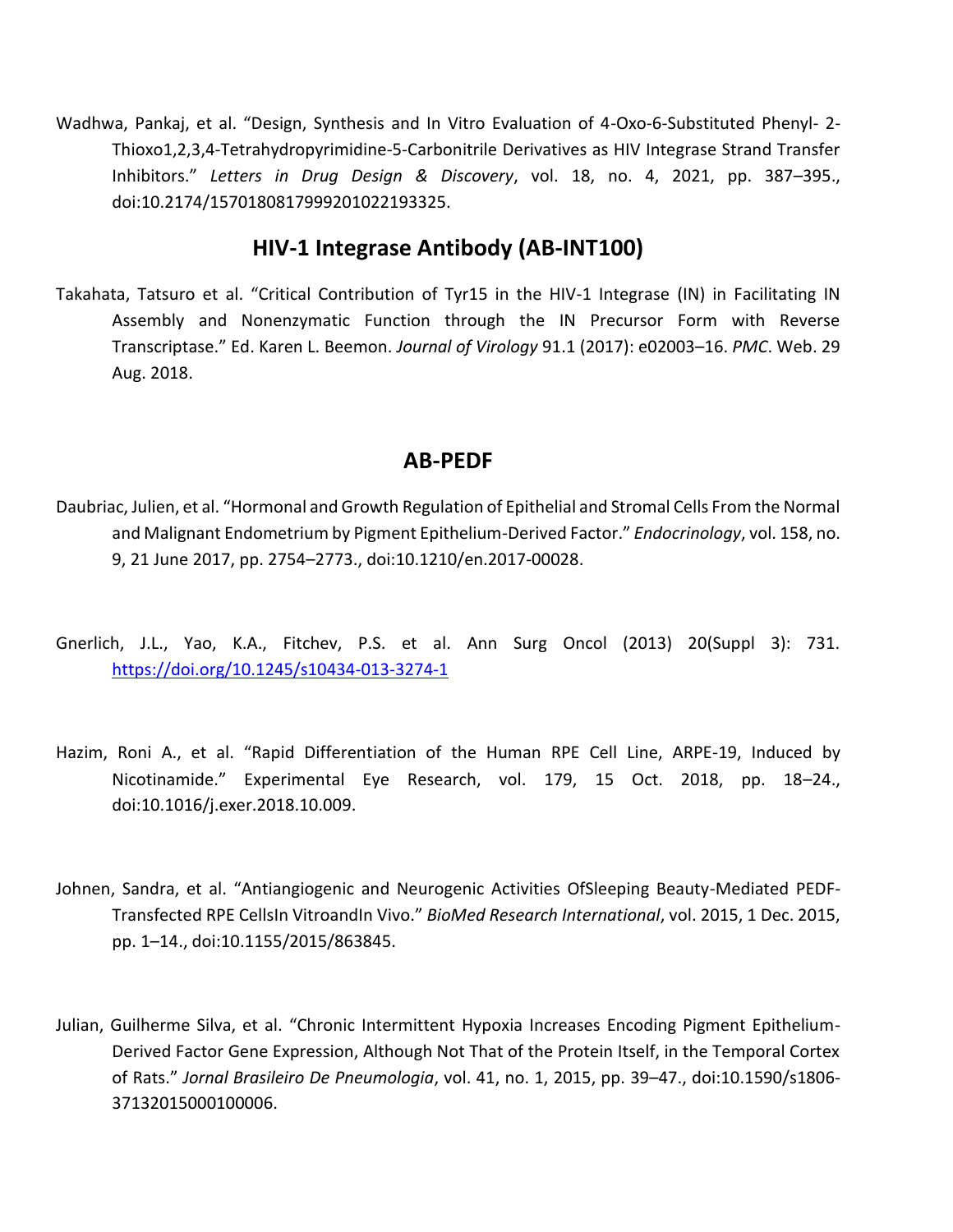- Kanemura, Hoshimi, et al. "Pigment Epithelium-Derived Factor Secreted from Retinal Pigment Epithelium Facilitates Apoptotic Cell Death of IPSC." Scientific Reports, vol. 3, no. 1, 1 Aug. 2013, doi:10.1038/srep02334.
- Lattier, J.M., Yang, H., Crawford, S. et al. Clin Exp Metastasis (2013) 30: 969. <https://doi.org/10.1007/s10585-013-9596-3>
- Loegl, Jelena, et al. "Pigment Epithelium-Derived Factor (PEDF): a Novel Trophoblast-Derived Factor Limiting Feto-Placental Angiogenesis in Late Pregnancy." *Angiogenesis*, vol. 19, no. 3, 2016, pp. 373–388., doi:10.1007/s10456-016-9513-x. Accessed 7 June 2021.
- Roher, Alex E et al. "Subjects harboring presenilin familial Alzheimer's disease mutations exhibit diverse white matter biochemistry alterations." *American journal of neurodegenerative disease* vol. 2,3 187-207. 18 Sep. 2013
- Subramanian, P., et al. "Identification of Pigment Epithelium-Derived Factor Protein Forms with Distinct Activities on Tumor Cell Lines." *Journal of Biomedicine and Biotechnology*, vol. 2012, 4 June 2012, pp. 1–12., doi:10.1155/2012/425907.
- Wietecha, Mateusz S., et al. "Pigment Epithelium-Derived Factor as a Multifunctional Regulator of Wound Healing." *American Journal of Physiology-Heart and Circulatory Physiology*, vol. 309, no. 5, 1 Sept. 2015, doi:10.1152/ajpheart.00153.2015.

#### **PED613-HUMAN**

Ablonczy, Zsolt, et al. "Human Retinal Pigment Epithelium Cells as Functional Models for the RPE In Vivo." *Investigative Opthalmology & Visual Science*, vol. 52, no. 12, 3 Nov. 2011, p. 8614., doi:10.1167/iovs.11-8021.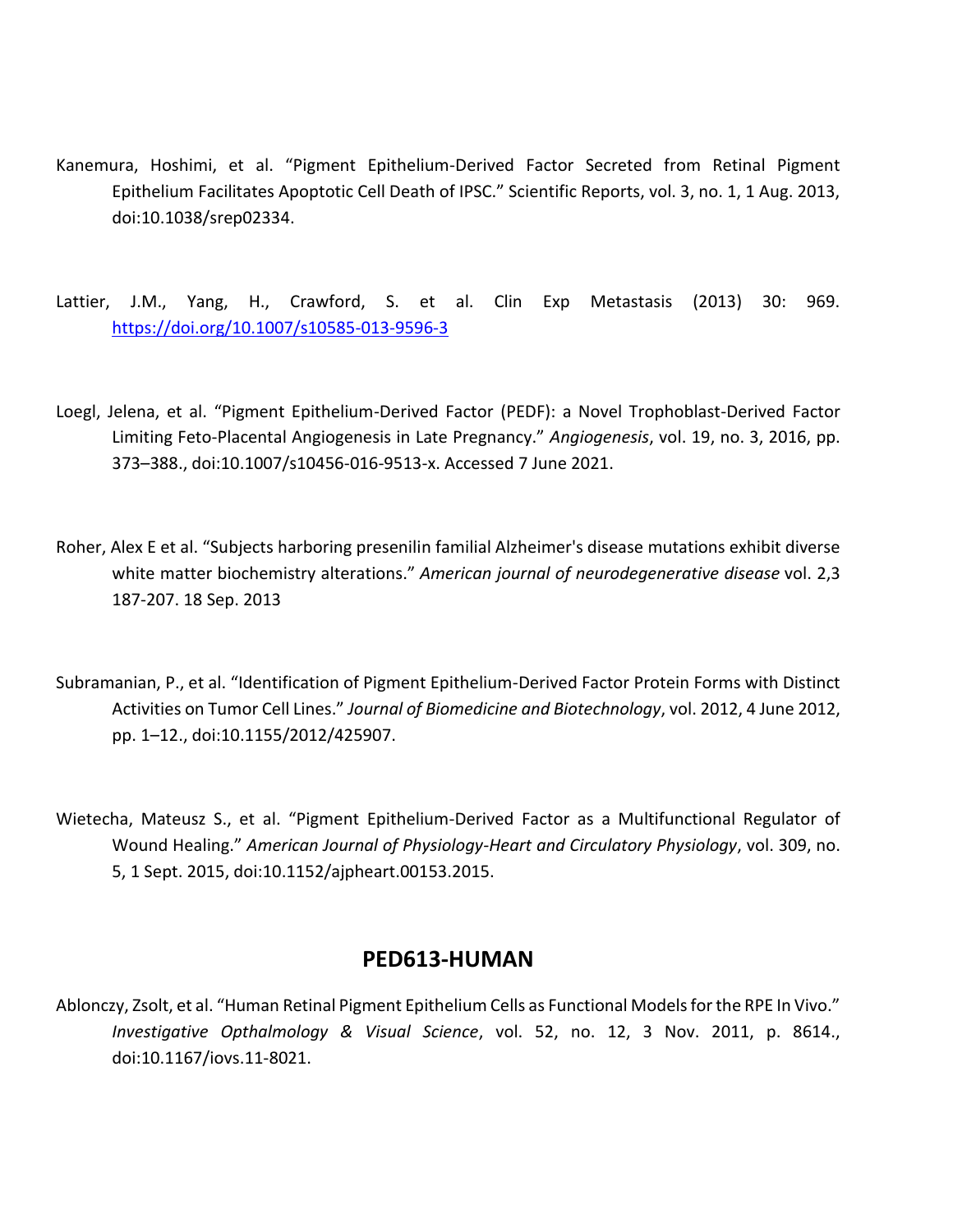- Belinsky, Glenn S., et al. "Pigment Epithelium‐Derived Factor Restoration Increases Bone Mass and Improves Bone Plasticity in a Model of Osteogenesis Imperfecta Type VI via Wnt3a Blockade." *The FASEB Journal*, vol. 30, no. 8, 28 Apr. 2016, pp. 2837–2848., doi:10.1096/fj.201500027r.
- Bullock, Jeanee, et al. "Expression and Production of Pigment Epithelium-Derived Factor (PEDF) and PEDF Receptor Variants from Mammalian and Bacterial Cells." *Protein Expression and Purification*, vol. 194, 2022, p. 106072. *ScienceDirect*, Elsevier, [https://doi.org/10.1016/j.pep.2022.106072.](https://doi.org/10.1016/j.pep.2022.106072.%20Accessed%2023%20Feb.%202022)  [Accessed 23 Feb. 2022.](https://doi.org/10.1016/j.pep.2022.106072.%20Accessed%2023%20Feb.%202022)
- Chen, Y., et al., Pigment epithelium-derived factor (PEDF) regulates metabolism and insulin secretion from aclonal rat pancreatic beta cell line BRIN-BD11 and mouse islets, Molecular and Cellular Endocrinology (2016)[,http://dx.doi.org/10.1016/j](https://www.dropbox.com/referrer_cleansing_redirect?hmac=zZO868CctFU7gLSPUCdaPkp4nNJyEiCwudcuZwjByEk%3D&url=http%3A%2F%2Fdx.doi.org%2F10.1016%2F).mce.2016.02.004
- Cruz, P.R.S., et al. "Increased Circulating PEDF and Low SICAM-1 Are Associated with Sickle Cell Retinopathy." *Blood Cells, Molecules, and Diseases*, vol. 54, no. 1, Jan. 2015, pp. 33–37., doi:10.1016/j.bcmd.2014.08.003.
- Flores-Bellver, M., Mighty, J., Aparicio-Domingo, S., Li, K., Shi, C., Zhou, J., Cobb, H., McGrath, P., Michelis, G., Lenhart, P., Bilousova, G., Heissel, S., Rudy, M. J., Coughlan, C., Goodspeed, A. E., Becerra, S. P., Redenti, S., & Canto-Soler, M. V. (2021). Extracellular vesicles released by human retinal pigment epithelium mediate increased polarised secretion of drusen proteins in response to AMD stressors. Journal of Extracellular Vesicles, e12165.<https://doi.org/10.1002/jev2.12165>
- Gvritishvili, Anzor G., et al. "Codon Preference Optimization Increases Heterologous PEDF Expression." *PLoS ONE*, vol. 5, no. 11, 2010, doi:10.1371/journal.pone.0015056.
- Ibáñez, Lourdes, et al. "Oral Contraception vs Insulin Sensitization for 18 Months in Nonobese Adolescents With Androgen Excess: Posttreatment Differences in C-Reactive Protein, Intima-Media Thickness, Visceral Adiposity, Insulin Sensitivity, and Menstrual Regularity." *The Journal of Clinical Endocrinology & Metabolism*, vol. 98, no. 5, 1 May 2013, doi:10.1210/jc.2013-1041.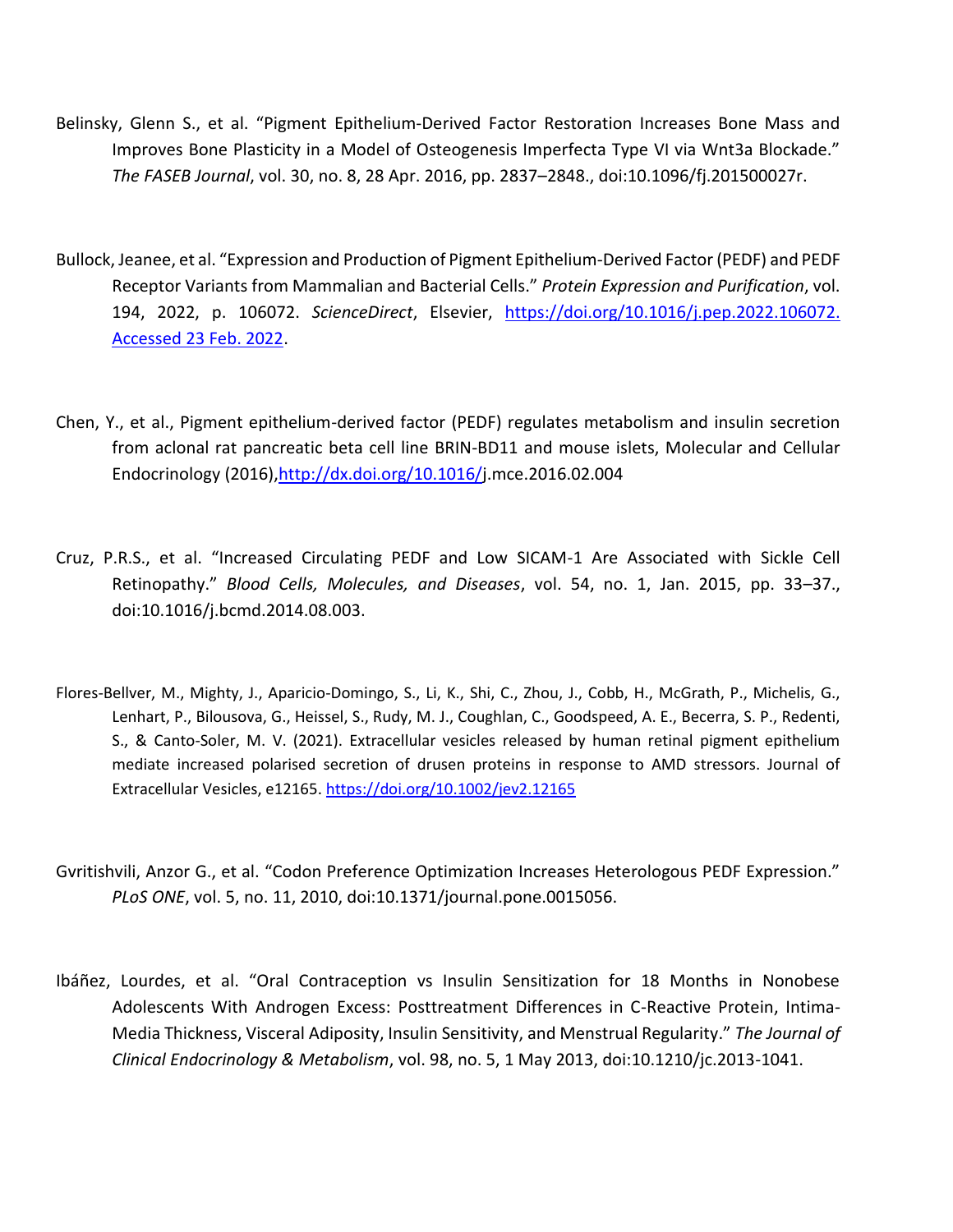- Kuerten, D., Johnen, S., Harmening, N. *et al.* Transplantation of PEDF-transfected pigment epithelial cells inhibits corneal neovascularization in a rabbit model. *Graefes Arch Clin Exp Ophthalmol* **253,** 1061–1069 (2015).<https://doi.org/10.1007/s00417-015-2954-x>
- Lang, Veronika, et al. "Alzheimer's Disease: Elevated Pigment Epithelium-Derived Factor in the Cerebrospinal Fluid Is Mostly of Systemic Origin." *Journal of the Neurological Sciences*, vol. 375, 15 Apr. 2017, pp. 123–128., doi:10.1016/j.jns.2017.01.051.
- Leach, Lyndsay L., et al. "Induced Pluripotent Stem Cell-Derived Retinal Pigmented Epithelium: A Comparative Study Between Cell Lines and Differentiation Methods." *Journal of Ocular Pharmacology and Therapeutics*, vol. 32, no. 5, 9 June 2016, pp. 317–330., doi:10.1089/jop.2016.0022.
- McHugh, Kevin J., et al. "Porous Poly(ε-Caprolactone) Scaffolds for Retinal Pigment Epithelium Transplantation." *Investigative Opthalmology & Visual Science*, vol. 55, no. 3, 25 Mar. 2014, p. 1754., doi:10.1167/iovs.13-12833.
- Nagineni, Chandrasekharam N, et al. "Resveratrol Suppresses Expression of VEGF by Human Retinal Pigment Epithelial Cells: Potential Nutraceutical for Age-Related Macular Degeneration." *Aging and Disease*, vol. 5, no. 2, 1 Apr. 2014, pp. 88–100., doi:10.14336/ad.2014.050088.
- Orgaz, J., Ladhani, O., Hoek, K. *et al.* 'Loss of pigment epithelium-derived factor enables migration, invasion and metastatic spread of human melanoma'. *Oncogene* **28,** 4147–4161 (2009). <https://doi.org/10.1038/onc.2009.284>
- Pennington, Britney O., et al. "Defined Culture of Human Embryonic Stem Cells and Xeno-Free Derivation of Retinal Pigmented Epithelial Cells on a Novel, Synthetic Substrate." STEM CELLS Translational Medicine, vol. 4, no. 2, 15 Jan. 2015, pp. 165–177., doi:10.5966/sctm.2014-0179.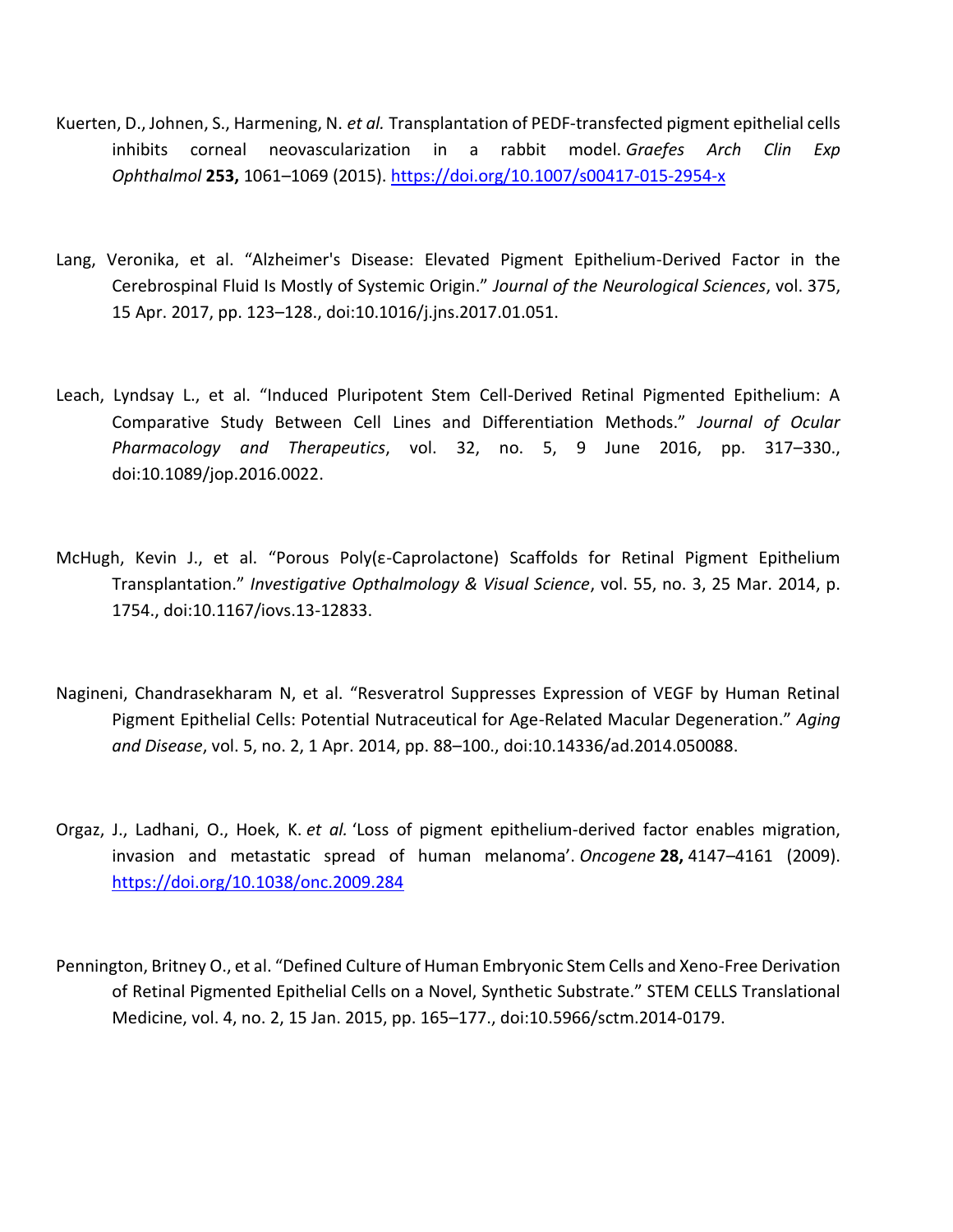- Pennington, B.O., Bailey, J.K., Faynus, M.A. *et al.* Xeno-free cryopreservation of adherent retinal pigmented epithelium yields viable and functional cells in vitro and in vivo. *Sci Rep* **11,** 6286 (2021).<https://doi.org/10.1038/s41598-021-85631-6>
- Ribaux, Pascale, et al. "Malignant Ascites: a Source of Therapeutic Protein against Ovarian Cancer?" *Oncotarget*, vol. 10, no. 57, 15 Oct. 2019, pp. 5894–5905., doi:10.18632/oncotarget.27185.
- Roher, Alex E., et al. "Proteomics-Derived Cerebrospinal Fluid Markers of Autopsy-Confirmed Alzheimer's Disease." *Biomarkers*, vol. 14, no. 7, 28 Oct. 2009, pp. 493–501., doi:10.3109/13547500903108423.
- Tabur, Suzan, et al. "The Effects of Calcium Channel Blockers on Nephropathy and Pigment Epithelium-Derived Factor in the Treatment of Hypertensive Patients with Type 2 Diabetes Mellitus." *Clinical and Experimental Hypertension*, vol. 37, no. 3, 22 July 2014, pp. 177–183., doi:10.3109/10641963.2014.933964.
- Thumann, Gabriele, et al. "Engineering of PEDF-Expressing Primary Pigment Epithelial Cells by the SB Transposon System Delivered by pFAR4 Plasmids." *Molecular Therapy - Nucleic Acids*, vol. 6, 17 Mar. 2017, pp. 302–314., doi:10.1016/j.omtn.2017.02.002.

#### **Human PTX-3 ELISA Kit (XPEH0263)**

Tonial, A. F., Nisihara, R., Nassif, P. A., Munhoz, S. I., Cortina, A. G., Gobetti, J. S., Skare, T."Bariatric surgery results in restoration of physiological plasma levels of pentraxine-3". Biomedical Reports 12.2 (2020): 68-72.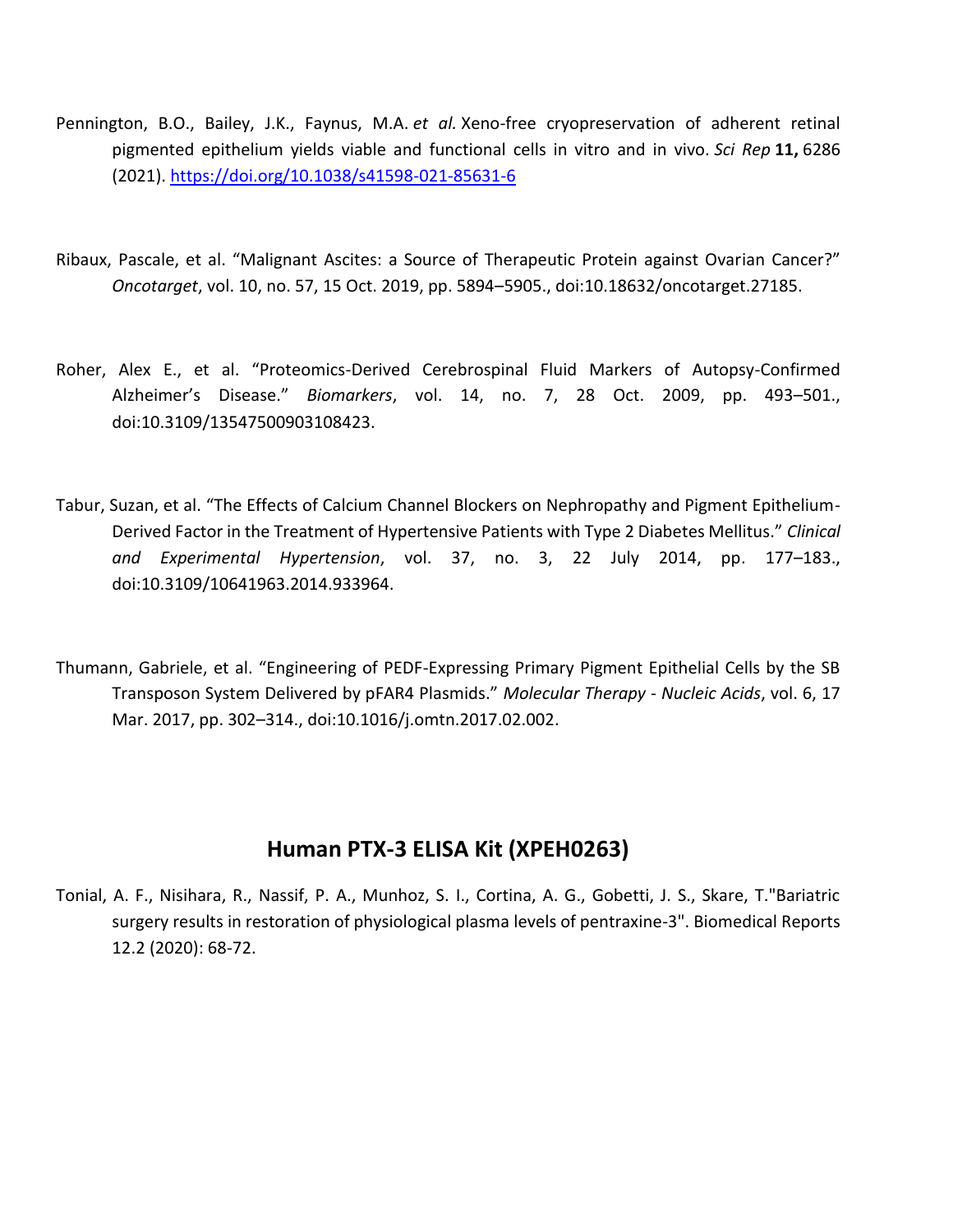### **Human Pentosidine ELISA Kit (XPEH3673)**

Nisihara, Renato, et al. "Serum Pentosidine Levels in Systemic Lupus Erythematosus." *Practical Laboratory Medicine*, vol. 23, Jan. 2021[, https://doi.org/10.1016/j.plabm.2020.e00197. Accessed](https://doi.org/10.1016/j.plabm.2020.e00197.%20Accessed%2018%20Jan.%202022)  [18 Jan. 2022.](https://doi.org/10.1016/j.plabm.2020.e00197.%20Accessed%2018%20Jan.%202022)

#### **Human Aromatase ELISA Kits**

Bose HS, Whittal RM, Lanier CE, Marshall B, Rajapaksha M, Wheeler BW, Carbo ND, Hahn EM, Perry EW, Hall NM, Melomed MM, Perkins EL, Burak WE. 2021. Regulation of estradiol synthesis by aromatase interacting partner in breast (AIPB). Mol Cell Biol 41:e00357-21. https://doi.org/10 .1128/MCB.00357-21.

## **Human Interleukin ELISA Kits**

- Liu, YaYun, et al. "Regulatory B Cells Dysregulated T Cell Function in an IL-35-Dependent Way in Patients With Chronic Hepatitis B." *Frontiers in Immunology*, vol. 12, 12 Apr. 2021, doi:10.3389/fimmu.2021.653198.
- Zajkowska, Agata, et al. "Evaluation of Chosen Cytokine Levels among Patients with Herpes Zoster as Ability to Provide Immune Response." *PLOS ONE*, vol. 11, no. 3, 2016, doi:10.1371/journal.pone.0150301. Accessed 7 May 2021.

## **HDV-IgG**

Coller, Kelly E. et al. "Development and Performance of Prototype Serologic and Molecular Tests for Hepatitis Delta Infection." *Scientific Reports* 8 (2018): 2095. *PMC*. Web. 29 Aug. 2018.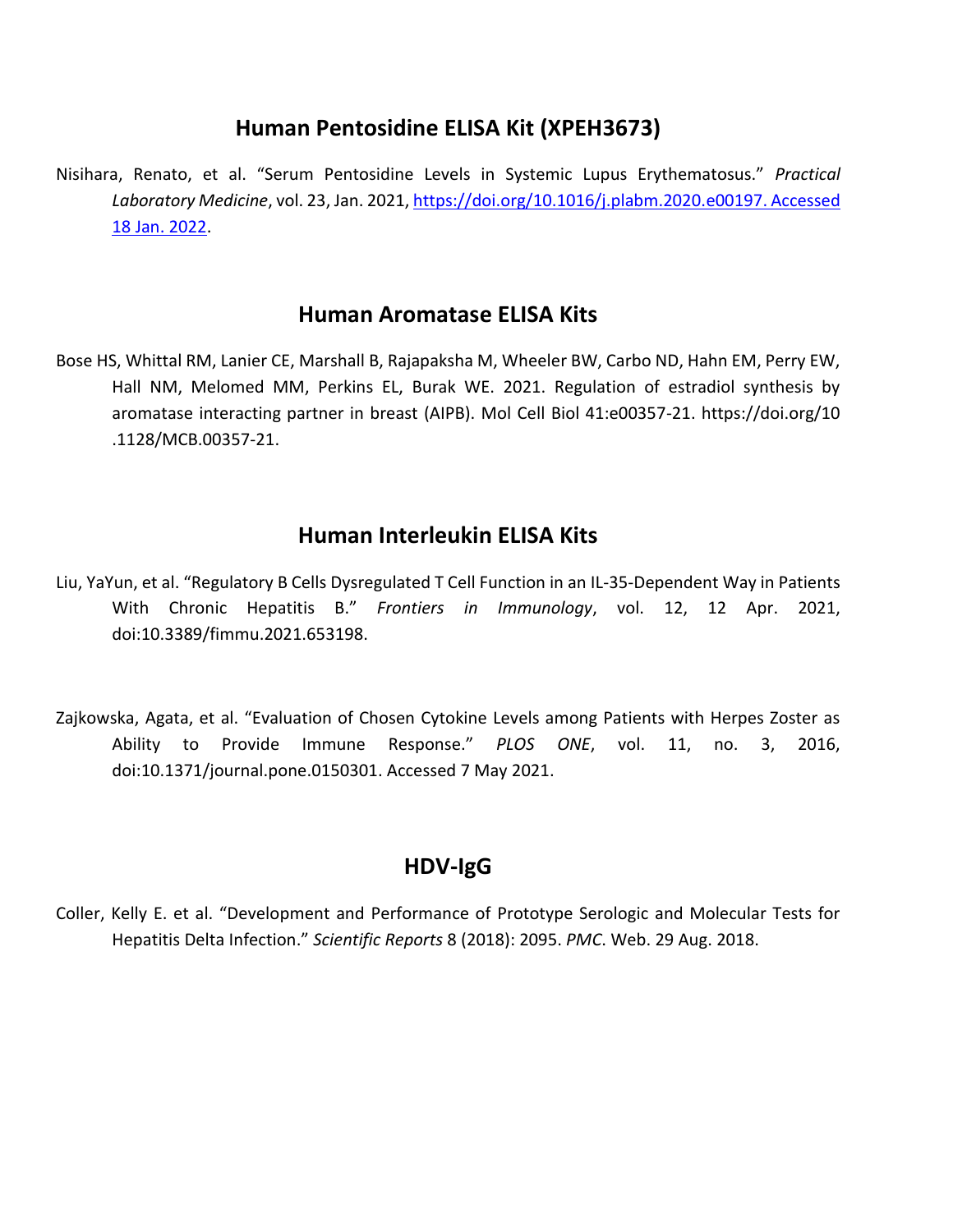#### **HEV-Ag**

Fonti, N.; Pacini, M.I.; Forzan, M.; Parisi, F.; Periccioli, M.; Mazzei, M.; Poli, A. Molecular and Pathological Detection of Hepatitis E Virus in Roe Deer (Capreolus capreolus) and Fallow Deer (Dama dama) in Central Italy. Vet. Sci. 2022, 9, 100. https://doi.org/10.3390/ vetsci9030100

#### **Simian Zika Virus (SP856C)**

- Buechler, Connor R. et al. "Seroprevalence of Zika Virus in Wild African Green Monkeys and Baboons." Ed. John Schoggins. *mSphere* 2.2 (2017): e00392–16. *PMC*. Web. 29 Aug. 2018.
- Carroll, Timothy et al. "Zika Virus Preferentially Replicates in the Female Reproductive Tract after Vaginal Inoculation of Rhesus Macaques." Ed. Ted C. Pierson. *PloS Pathogens* 13.7 (2017): e1006537. *PMC*. Web. 29 Aug. 2018.
- Coffey, Lark L., et al. "Intraamniotic Zika virus inoculation of pregnant rhesus macaques produces fetal neurologic disease" *Nature Communications* 9:2414 (2018). *Pub Med Central,* doi: 10.1038/s41467-018-04777-6.
- Gurung, Sunam, et al. "Zika Virus Infection at Mid-Gestation Results in Fetal Cerebral Cortical Injury and Death in the Olive Baboon" *BioRxIV* (2018). Web. Doi: [10.1101/331108.](https://doi.org/10.1101/331108)
- Gurung, S., Reuter, D., Norris, A., Dubois, M., Maxted, M., Singleton, K., Castillo-Castrejon, M., Papin, J. F., & Myers, D. A. (2022). Early and mid-gestation Zika virus (ZIKV) infection in the olive baboon (*papio anubis*) leads to fetal CNS pathology by term gestation. <https://doi.org/10.1101/2022.02.23.481575>
- Peregrine, Jamie, et al. "Zika Virus Infection, Reproductive Organ Targeting, and Semen Transmission in the Male Olive Baboon." *Journal of Virology*, vol. 94, no. 1, 12 Dec. 2019, doi:10.1128/jvi.01434- 19.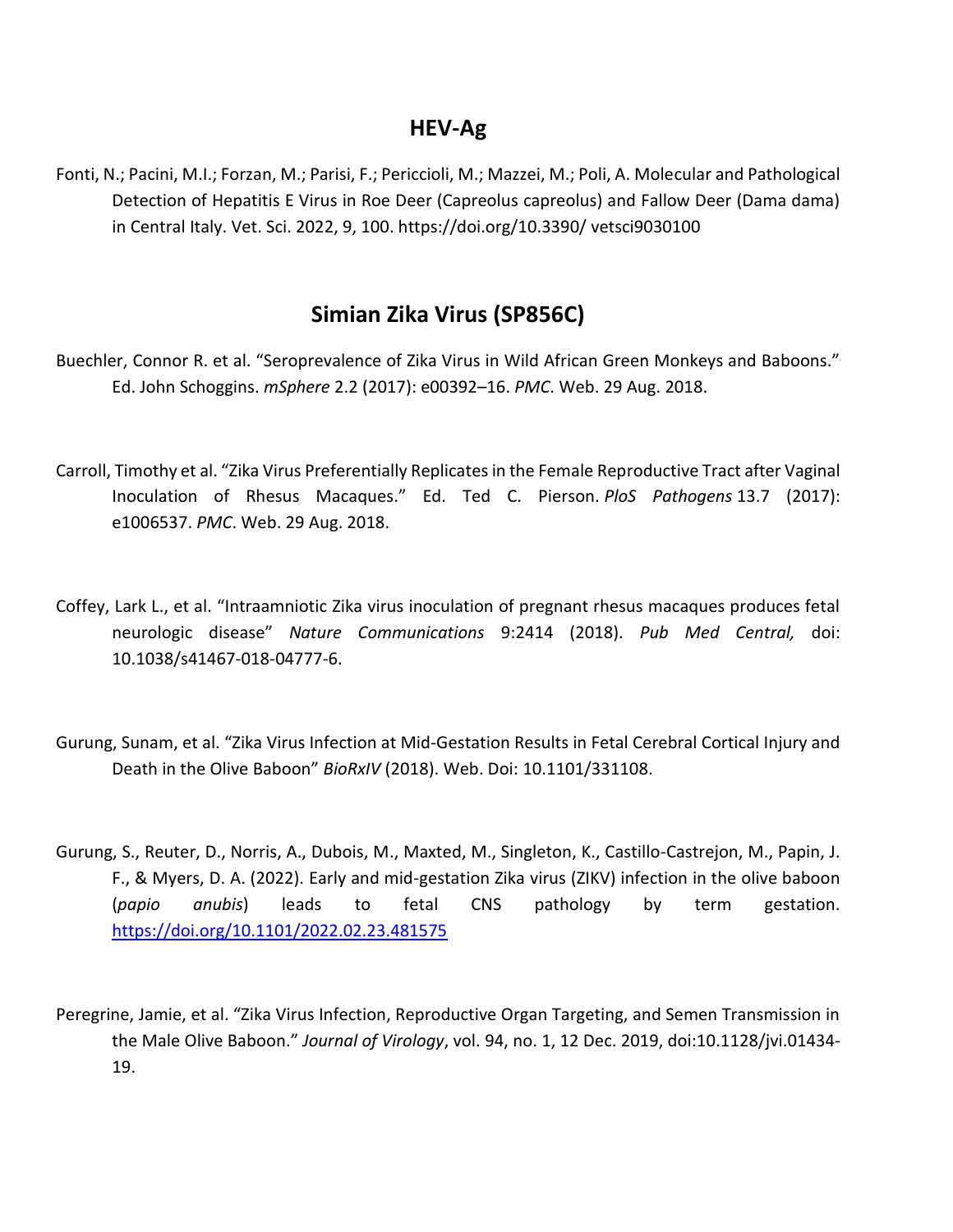Rayner, Jonathan O., et al. "Comparative Pathogenesis of Asian and African-Lineage Zika Virus in Indian Rhesus Macaque's and Development of a Non-Human Primate Model Suitable for the Evaluation of New Drugs and Vaccines" *Viruses* 10:5 (2018) 229. *PubMed Central,* doi: 10.3390/v10050229.

# **Simian WNV (SP807C)**

Beckman, Danielle, et al. "Neuroanatomical Abnormalities in a Nonhuman Primate Model of Congenital Zika Virus Infection." *ELife*, vol. 11, 9 Mar. 2022, https://doi.org/10.7554/elife.64734.

- Coffey, Lark L. et al. "Zika Virus Tissue and Blood Compartmentalization in Acute Infection of Rhesus Macaques." Ed. Karol Sestak*. PloS ONE* 12.1 (2017): e0171148. *PMC*. Web. 29 Aug. 2018.
- Peregrine J, Gurung S, Lindgren MC, Husain S, Zavy MT, Myers DA, Papin JF. 2020. Zika virus infection, reproductive organ targeting, and semen transmission in the male olive baboon. J Virol 94:e01434-19. https://doi .org/10.1128/JVI.01434-19
- Robbiani, Davide F., et al. "Risk of Zika Microcephaly Correlates with Features of Maternal Antibodies." *Journal of Experimental Medicine*, vol. 216, no. 10, 2019, pp. 2302–2315., doi:10.1084/jem.20191061.

## **SIV p27 (SK845)**

- Castro, Edison, et al. "Characterization of New CationicN,N-Dimethyl[70]Fulleropyrrolidinium Iodide Derivatives as Potent HIV-1 Maturation Inhibitors." *Journal of Medicinal Chemistry*, vol. 59, no. 24, 17 Nov. 2016, pp. 10963–10973., doi:10.1021/acs.jmedchem.6b00994.
- Couturier, J., Agarwal, N., Nehete, P.N. *et al.* Infectious SIV resides in adipose tissue and induces metabolic defects in chronically infected rhesus macaques. *Retrovirology* **13,** 30 (2016). <https://doi.org/10.1186/s12977-016-0260-2>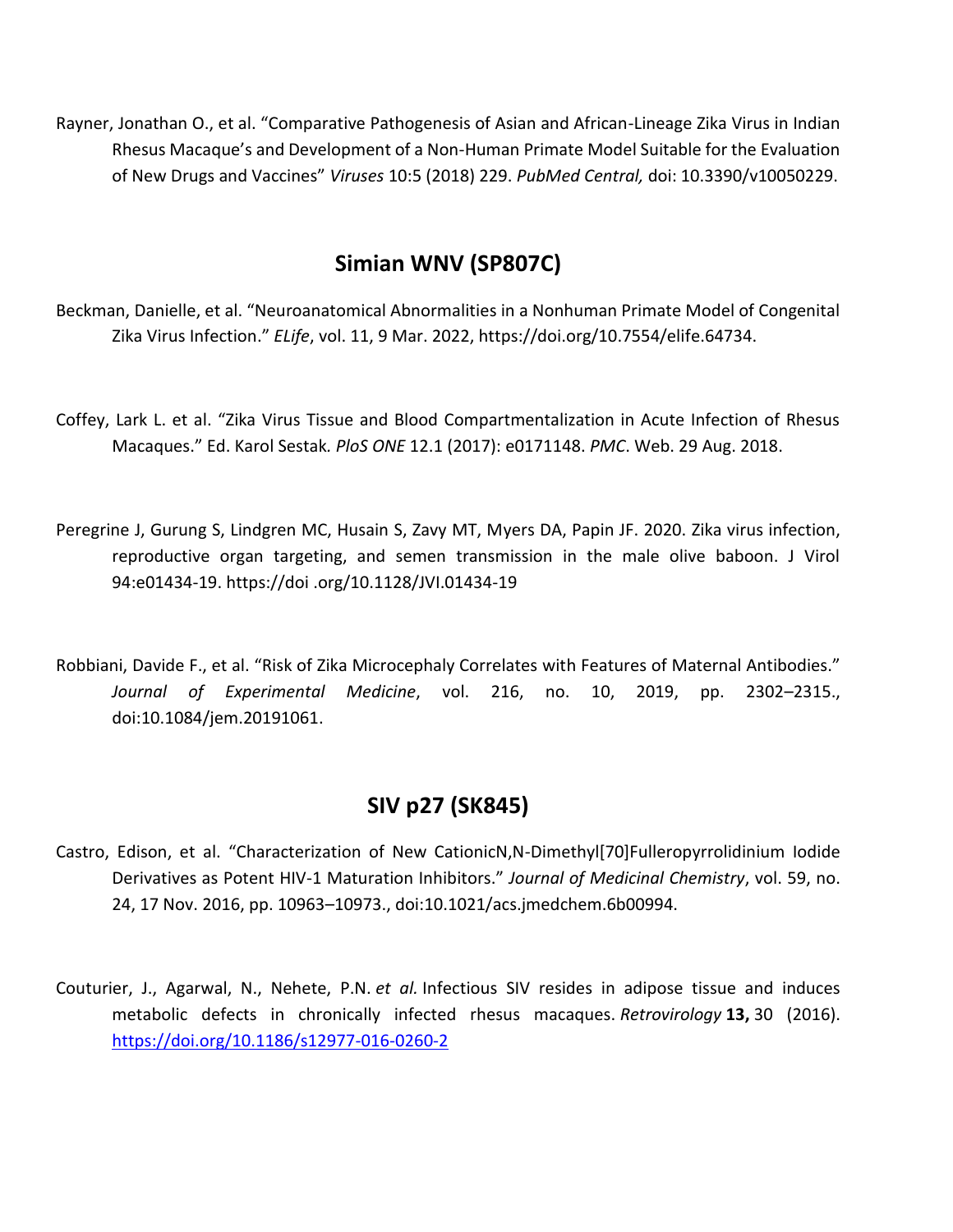Liu, J B et al. "Epigallocatechin-3-gallate local pre-exposure application prevents SHIV rectal infection of macaques." *Mucosal immunology* vol. 11,4 (2018): 1230-1238. doi:10.1038/s41385-018-0025-4

## **SARS-CoV-2 Spike Microplate (SP864C)**

Yee, JL, Van Rompay, KKA, Carpenter, AB, et al. SARS-CoV-2 surveillance for a non-human primate breeding **research** research facility. J **Med** *Primatol*. 2020; 49: 322– 331. <https://doi.org/10.1111/jmp.12483>

#### **Misc. Simian ELISA**

Gupta G, et al., Physicochemical characterization and immunological properties of Pichia pastoris based HPV16L1 and 18L1 virus like particles, Biologicals (2016), <http://dx.doi.org/10.1016/j.biologicals.2016.12.002>

Nicole Marzan-Rivera, Crisanta Serrano-Collazo, Lorna Cruz et al. Infection order outweighs the role of CD4+ T cells in tertiary flavivirus infection, 20 January 2022, PREPRINT (Version 1) available at Research Square [https://doi.org/10.21203/rs.3.rs-1220220/v1]

## **Mouse CD4 (XPEM 0912)**

Kumar, Vasantha H.S., et al. "Adaptive immune responses are altered in adult mice following neonatal hyperoxia" *Physiology Reports* 6:2 (2018) e13577. *PubMed Central,* doi: 10.14814/phy2.13577.

## **Mouse Anti- Tetanus Toxoid (IM-202)**

Mitchell, Duane A. et al. "Tetanus Toxoid and CCL3 Improve DC Vaccines in Mice and Glioblastoma Patients." *Nature* 519.7543 (2015): 366–369. *PMC*. Web. 29 Aug. 2018.

## **Mouse Hanta (595-460C)**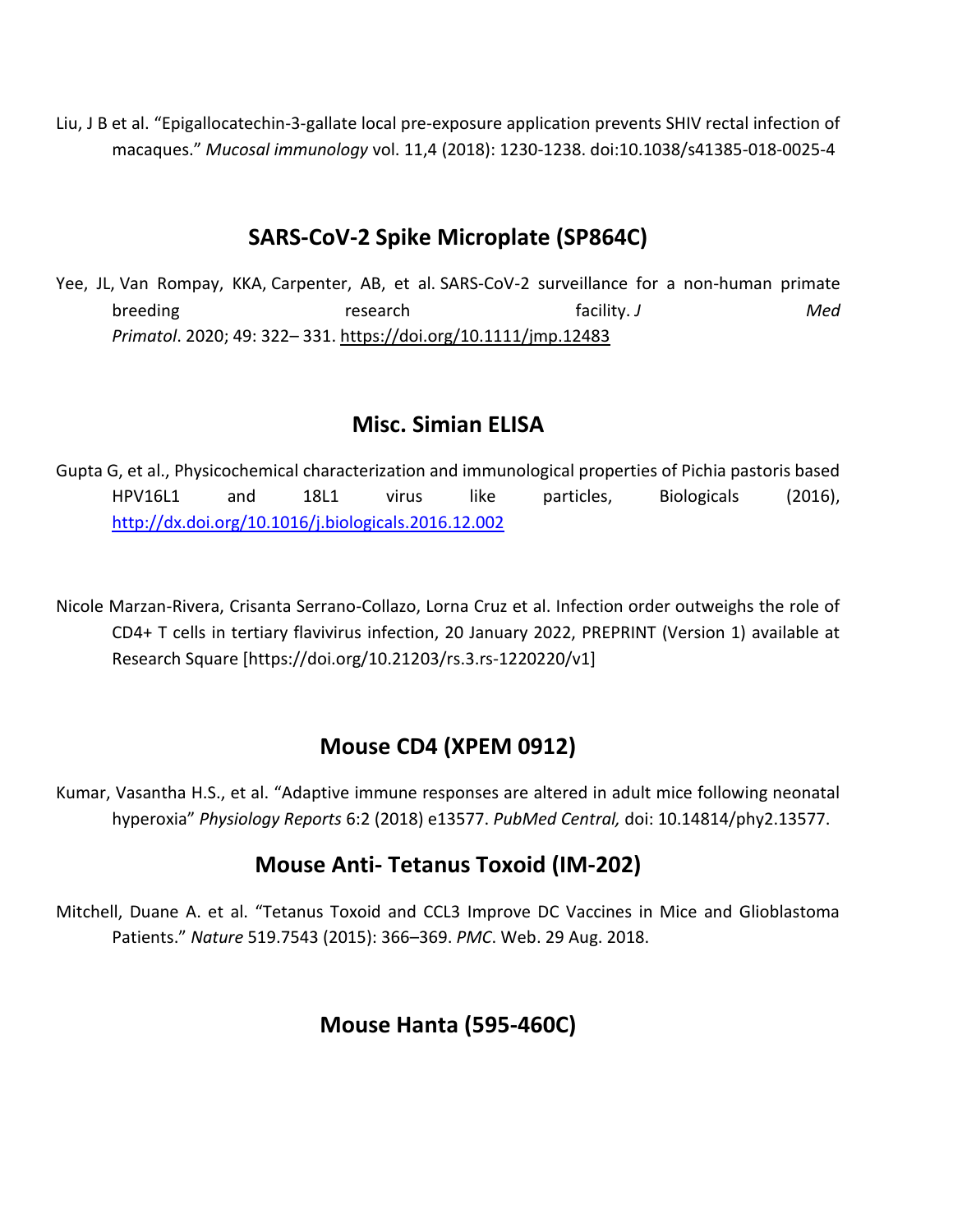Hamdan, Nur Elfieyra Syazana et al. "Rodent Species Distribution and Hantavirus Seroprevalence in Residential and Forested Areas of Sarawak, Malaysia." *Tropical Life Sciences Research* 28.1 (2017): 151–159. *PMC*. Web. 29 Aug. 2018.

### **Mouse TMEV (595-430C)**

- Modica, Claire M. et al. "Effect of Teriflunomide on Cortex-Basal Ganglia-Thalamus (CxBGTh) Circuit Glutamatergic Dysregulation in the Theiler's Murine Encephalomyelitis Virus Mouse Model of Multiple Sclerosis." Ed. Ralf A. Linker. *PloS ONE* 12.8 (2017): e0182729. *PMC*. Web. 29 Aug. 2018.
- Pol, Suyog, et al. "Teriflunomide's Effect on Glia in Experimental Demyelinating Disease: A Neuroimaging and Histologic Study." *Journal of Neuroimaging*, vol. 29, no. 1, 19 Sept. 2018, pp. 52–61., doi:10.1111/jon.12561.
- Wang, T., Zhang, M., Zhou, H. *et al.* Establishment and evaluation of a general dissociation technique for antibodies in circulating immune complexes. *Clin Exp Med* **19,** 65–75 (2019). <https://doi.org/10.1007/s10238-018-0523-4>
- Yuan, Wen et al. "Development of a duplex real-time RT-PCR for the simultaneous detection and differentiation of Theiler's murine encephalomyelitis virus and rat theilovirus." *Journal of virological methods* vol. 236 (2016): 139-146. doi:10.1016/j.jviromet.2016.07.004

## **Mouse Bordetella Hinzii (595-470C)**

- Darrah, R et al. "Cystic Fibrosis Mice Develop Spontaneous Chronic *Bordetella* Airway Infections." *Journal of infectious pulmonary diseases* vol. 3,2 (2017): 10.16966/2470-3176.128. doi:10.16966/2470-3176.128
- Litman, P.M., Day, A., Kelley, T.J. *et al.* Serum inflammatory profiles in cystic fibrosis mice with and without *Bordetella* pseudohinzii infection. *Sci* Rep 11, 17535 (2021). <https://doi.org/10.1038/s41598-021-97033-9>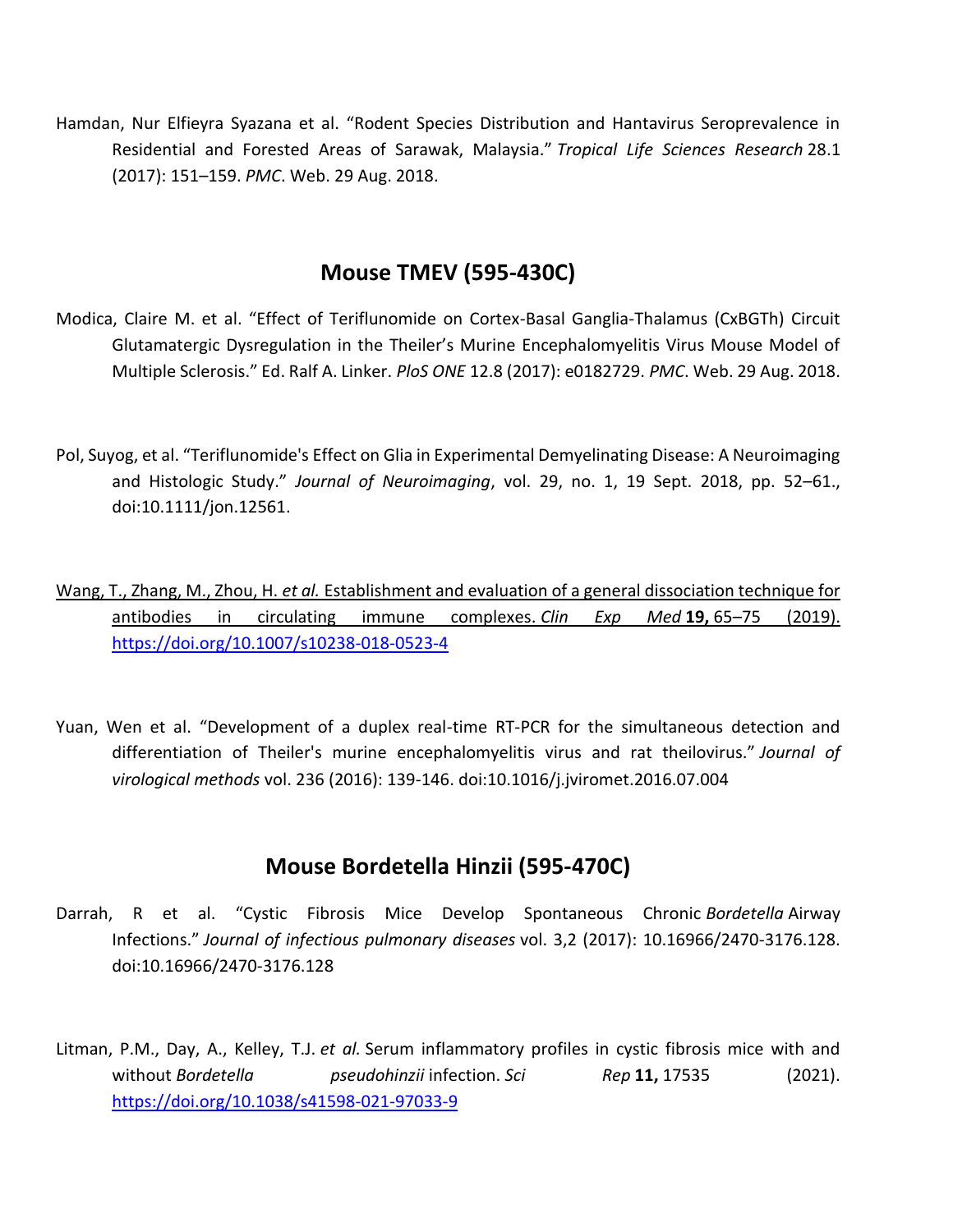## **Mouse Motilin, Mouse Somatostatin**

Piao, Xuehua, et al. "1-Deoxynojirimycin (DNJ) Ameliorates Indomethacin-Induced Gastric Ulcer in Mice by Affecting NF-kappaB Signaling Pathway" *Frontiers in Pharmacology* 9 (2018): 372. *PubMed Central,* doi: 10.3389/fphar.2018.00372.

## **Mouse Reovirus Type 3 (595-434C)**

Fingas, Felix, et al. "Detection of mammalian orthoreovirus type-3 (Reo-3) infections in mice based on serotype-specific hemagglutination protein sigma-1" *Virology Journal* 15:114 (2018). *PubMed Central,* doi: [10.1186/s12985-018-1021-8.](https://doi.org/10.1186/s12985-018-1021-8)

#### **Mouse IFN-Gamma**

Carvalho, M.F.M.S.d., Cavalieri, D., Do Nascimento, S. *et al.* Cytokines Levels and Salivary Microbiome Play A Potential Role in Oral Lichen Planus Diagnosis. *Sci Rep* **9,** 18137 (2019). <https://doi.org/10.1038/s41598-019-54615-y>

#### **Mouse LCMV Kit (IM-698)**

Fornůsková A, Hiadlovská Z, Macholán M, Piálek J, Goüy de Bellocq J. New perspective on the geographic distribution and evolution of lymphocytic choriomeningitis virus, central Europe. Emerg Infect Dis. 2021 Oct [*date cited*]. <https://doi.org/10.3201/eid2710.210224>

#### **Various Mouse and Rat Pathogens**

Hongyan, Song, et al. "Detection of ECTV, MHV and SV in Clean-grade Mice and Rats in East China" *Animal Husbandry and Feed Science* 9:1 (2017) 41-43. Print.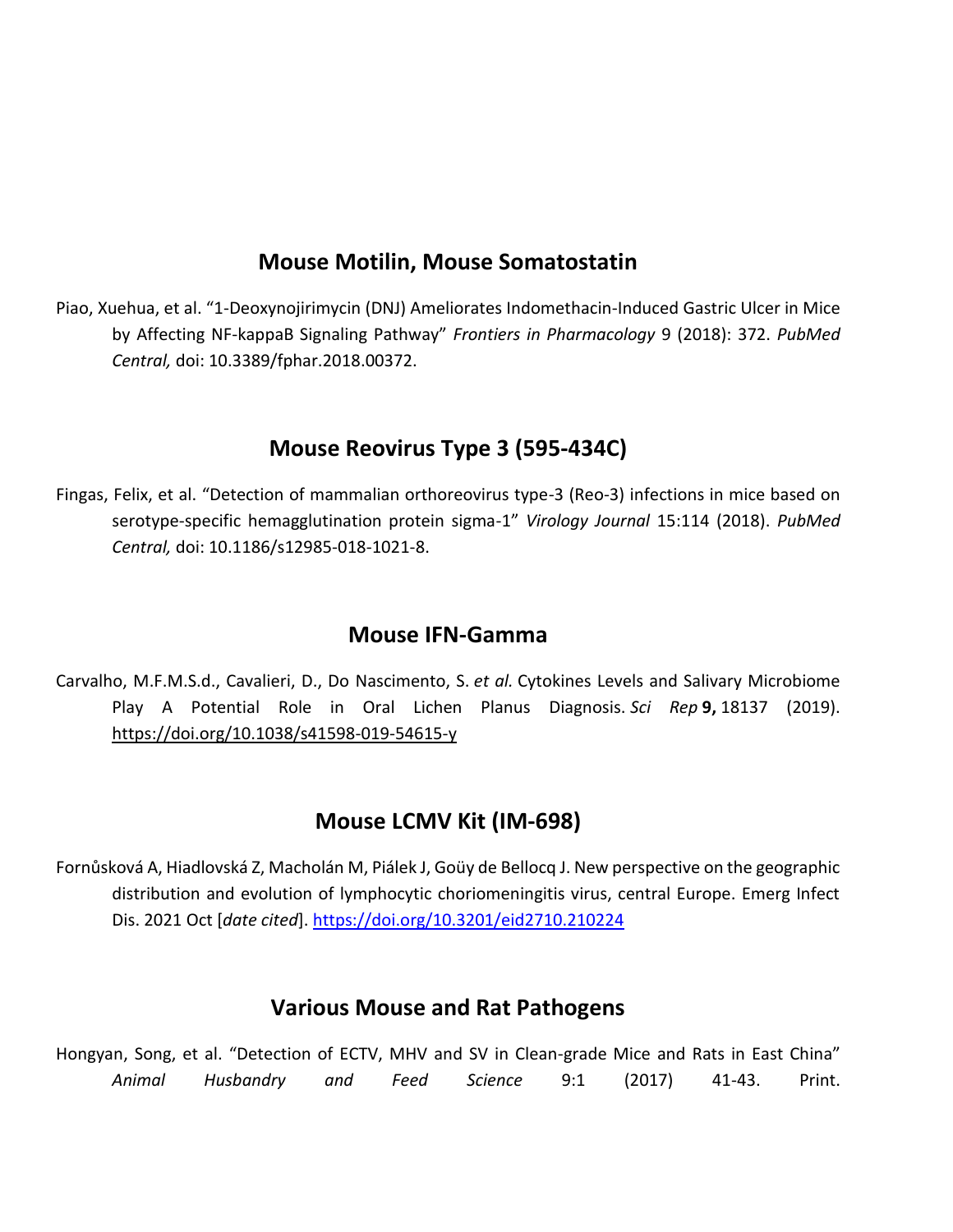Srinivasan, M.R., et al. "Non-Invasive Fecal Based PCR Assays for Detection of Mouse Parvo Virus and Minute Virus of Mice in Laboratory Mice." *Indian Journal of Animal Research*, 4 Apr. 2020, https://doi.org/10.18805/ijar.b-4253.

### **Total Bilirubin**

Amin MM, Ahmed RF, Saleh DO. Methionine and Choline Deficient Diet-induced Non-Alcoholic Steatohepatitis in Rats: Role of Melatonin on Brain Derived Neurotrophic Factor. *J App Pharm Sci*, 2017; 7 (09): 012-019.

## **Guinea Pig CMV (595-161C)**

- Bierle, Craig J. et al. "Assessing Zika Virus Replication and the Development of Zika-Specific Antibodies after a Mid-Gestation Viral Challenge in Guinea Pigs." Ed. Pierre Roques. *PloS ONE* 12.11 (2017): e0187720. *PMC*. Web. 29 Aug. 2018.
- Coleman, Stewart, et al. "Viral Glycoprotein Complex Formation, Essential Function and Immunogenicity in the Guinea Pig Model for Cytomegalovirus." *PLOS ONE*, vol. 10, no. 8, 12 Aug. 2015, doi:10.1371/journal.pone.0135567.

#### **Nexttec Fish Tissue Kit**

- Brett Bowersox, Thea Wickersham, Laura Redfield & Michael W. Ackerman (2016) The Genetic Relationship between Anadromous and Resident Oncorhynchus mykiss at a Putative Barrier with Implications for Habitat Improvement, Transactions of the American Fisheries Society, 145:2, 305-318, DOI: 10.1080/00028487.2015.1115429
- Delomas, T.A., Gomelsky, B., Vu, N., Campbell, M.R. and Novelo, N.D. (2019), Single‐Nucleotide Polymorphism Discovery and Genetic Variation in YY‐Male and Mixed‐Sex Strains of Nile Tilapia Available in the United States. North Am J Aquaculture, 81: 183- 188. <https://doi.org/10.1002/naaq.10085>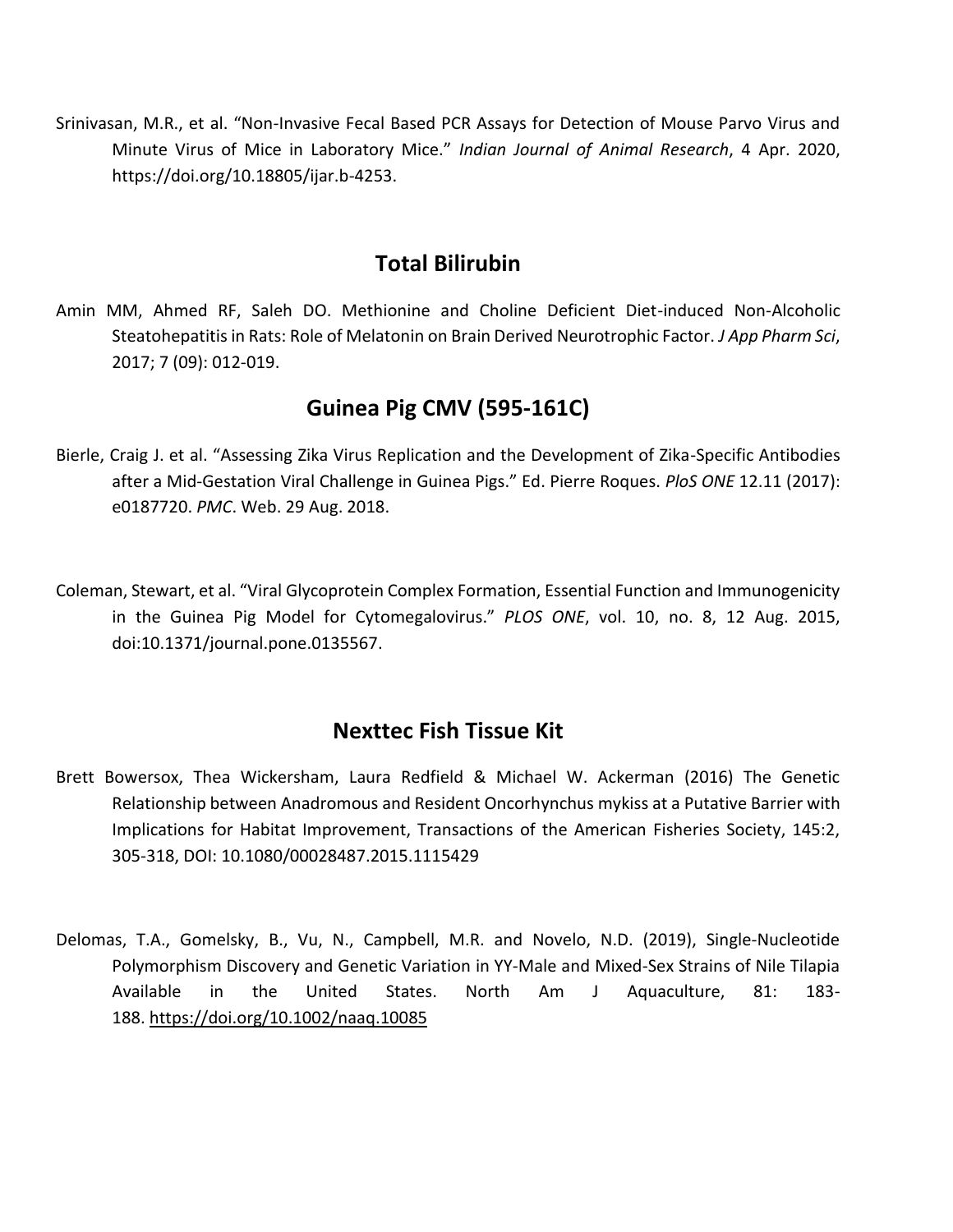- John Hargrove, Jesse McCane, Curtis Roth, et al. Mating systems and predictors of relative reproductive success in a cutthroat trout subspecies of conservation concern. *Authorea.* December 09, 2020.
- Kendra R. Eaton & Kurt A. Tardy (2022) Anadromy efficacy of native kokanee in Alturas Lake, Idaho, Lake and Reservoir Management, DOI: [10.1080/10402381.2022.2026541](https://doi.org/10.1080/10402381.2022.2026541)
- Matala, Andrew P., et al. "Relative Contributions of Neutral and Non‐Neutral Genetic Differentiation to Inform Conservation of Steelhead Trout across Highly Variable Landscapes." *Evolutionary Applications*, vol. 7, no. 6, 27 June 2014, pp. 682–701., doi:10.1111/eva.12174.
- Mussmann, Steven M., et al. "Rapid Molecular Determination of Sex for Western North American Chub ( Gila Spp..)." *North American Journal of Fisheries Management*, 2021, [https://doi.org/10.1002/nafm.10717. Accessed 19 Nov. 2021.](https://doi.org/10.1002/nafm.10717.%20Accessed%2019%20Nov.%202021)
- Vu, N.V., Eardley, D.L., Delomas, T.A. *et al.* Identification of sex-specific SNPS in burbot *Lota lota* using RAD sequencing: conservation and management applications. *Fish Aquatic Sci* **22,** 18 (2019). <https://doi.org/10.1186/s41240-019-0133-4>
- Whitlock, Steven L., et al. "Using Genetic and Phenotypic Comparisons to Evaluate Apparent Segregation among Kokanee Spawning Groups." *Transactions of the American Fisheries Society*, vol. 147, no. 1, 2018, pp. 43–60., doi:10.1002/tafs.10017.

## **Rabbit E. Cuniculi ELISA Plate (595-521C)**

Ozkan, Ozcan, et al. "First Molecular Evidence of Ocular Transmission of Encephalitozoonosis during the Intrauterine Period in Rabbits." *Parasitology International*, vol. 71, Aug. 2019, pp. 1–4., doi:10.1016/j.parint.2019.03.006.

## **Cholesterol and Triglyceride Assays**